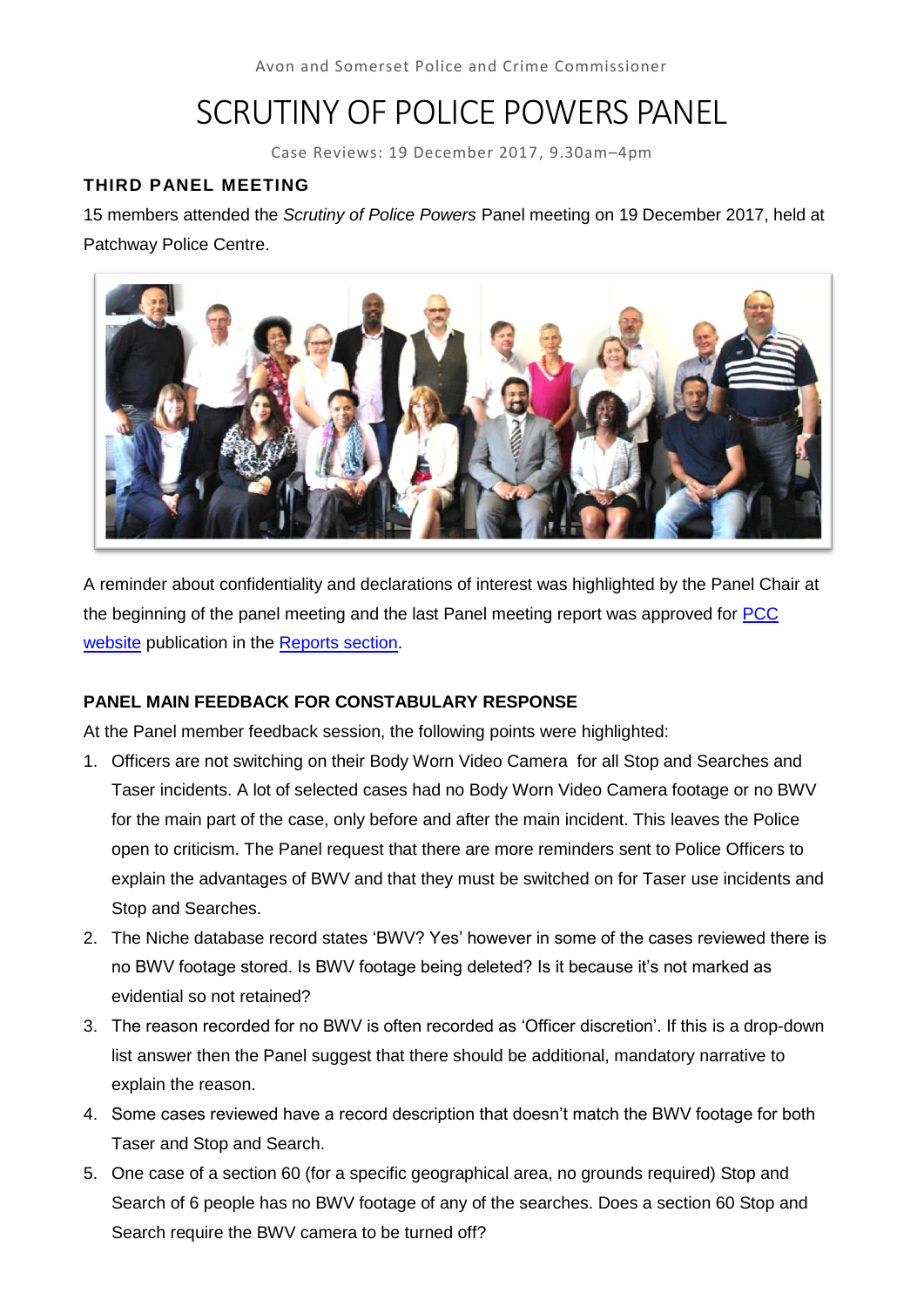- 6. Some case reviewed have some good practice regarding BWV in capturing evidence. Some really good oral narrative from some Officers is captured before reaching the location and this allowed the Panel members to understand what is happening.
- 7. Examples were reviewed of good BWV use, including altered camera angle for better viewing.
- 8. Police Officers with a calm approach, patent, in control and clear about what is going to happen is seen to result in better results and de-escalation of the situation compared to Officers with a more strident approach. The tone and level of voice and body language, including expressing empathy by Officers appeared to help in cases reviewed.
- 9. Examples of really good practice has been seen by Panel members, with Officers commended in the cases summarised in the section below.
- 10. Stop and Search incidents were generally well done by the Police Officers, who were courteous. However, one case of a Taser fired in the subject's back and the 'Taser Taser' narrative stated after firing is of concern. This case is summarised in the section below.
- 11. The bravery of Avon and Somerset Constabulary Police Officers is seen in the BWV, with some outstanding Officers.

#### *Police response:*

I would like to take the opportunity to thank the panel again for the vibrant and engaging meeting on 19<sup>th</sup> December 2017. It was great to be part of the first meeting chaired and led by the panel, which is already increasing the volume of cases reviewed and level of scrutiny applied. I welcome this and have looked to address the points raised:-

1) It remains a concern that officers are not switching their Body Worn Video camera on for all stop searches and Taser incidents. I have raised this with the directorate lead C/Supt Ian Smith who has sent a forcewide message reiterating his expectation that all stop searches are recorded and saved. Some examples of stop searches highlighted as good practice have been shared with the force to encourage increased use. Chief Constable Andy Marsh has also reiterated this message around the use of body worn video in his latest force blog. I understand that a meeting has also been arranged for the Chair Ev to meet with Andy Marsh in order to discuss this.

2) All Body Worn Video is uploaded, however, this is deleted after **30 days** if it is not marked as evidential. As above, the importance of marking footage as evidential has been reiterated by the above Chief Officer messages.

3) There is an opportunity for officers to use discretion, however, this should be a considered decision and one only taken in exceptional circumstances. If no footage has been taken, the officer is given the option of four drop downs: 'Officer discretion', 'Camera faulty', 'Camera out of power' and 'No camera available'. If 'officer discretion' is selected, this should be accompanied by a narrative in the log of enquiries explaining the reason for this. There is no mandatory narrative field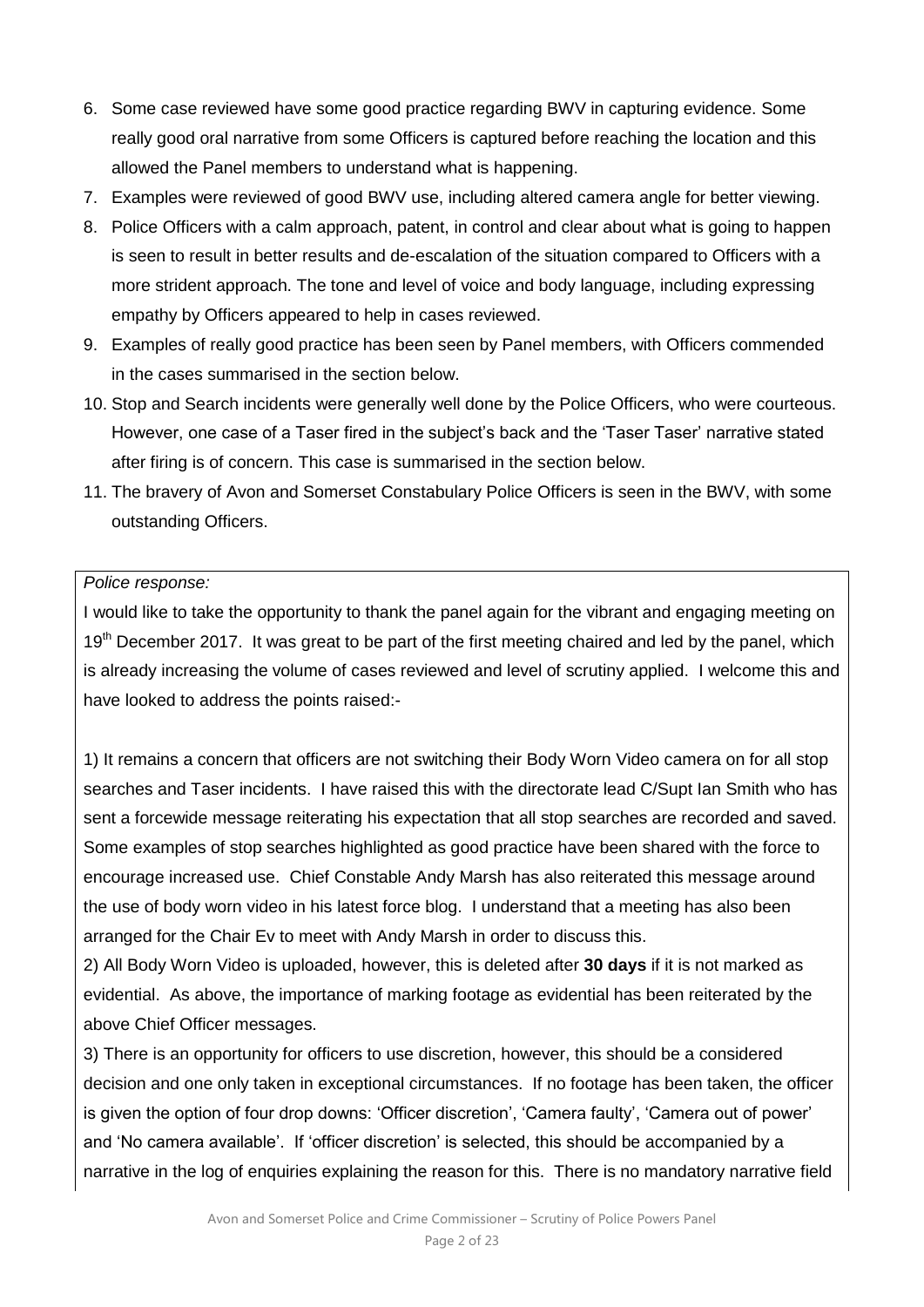for this at present and currently, Niche does not generally have mandatory fields due to the different needs of the forces sharing the platform. However, I will take forward the panel view and explore whether this is something that could be considered. Chief Constable Andy Marsh is keen to "encourage" rather than "force" officers to use body worn video, however, where the panel identify concern regarding 'officer discretion' used, I will look to check and test this with supervisors. 4) The Niche record number should clearly match the relevant body worn footage, however, there is room for human error in uploading then marking correctly. In addition to this, in our sub group on the panel there were occasions where the record numbers were attributed to the wrong incident due to misreading. In any case these should be infrequent, however, if a pattern emerges it would be useful to have the relevant reference numbers for these cases to establish if there is a wider issue. 5) A section 60 search does **not** require a BWV camera to be turned off and any searches should be recorded in the same way unless there is a considered and exception reason not to do so. This should be documented.

6) It is great to see the panel highlighting some good practice and I will ensure the feedback is passed to the officers noted in the report. As we discussed at the last meeting, it is also important that we consider the wider learning and this will be a focus going forward. This is the reason for sharing some stop search good practice examples outlined above with the wider force to demonstrate how valuable this is evidentially, and for public confidence. I am also working on a regular report/publication for officers linked to this panel to highlight themes, recognise good work and learning lessons around Police Powers.

7) I would expect to see continued improvement in the quality of footage with greater experience and awareness from the officers. It is good to see that some of these improvements have been noted.

8) The panel has made a valuable observation about the success of different approaches taken by officers over a wide variety of incidents. Whilst each officer will approach incidents differently and independently apply the National Decision Model, it is crucial we recognise what has been observed to de-escalate situations and produce better outcomes. I will feed this into to our continuous learning and development team to consider this within ongoing training. I will also incorporate this within the regular report to assist with wider learning.

9) As above, I am pleased to receive the feedback around good practice and will ensure this is shared.

10) The panel has noted a general theme that Stop Search incidents were generally well done which is reassuring and, again I will incorporate this into my report for officers. Regarding the specific Taser case identified, I have reviewed this as below.

11) I share the panel's admiration for the Police Officers' bravery observed in the BWV and again, I will ensure that this is fed back more widely.

Chief Inspector Paul Wigginton, Avon and Somerset Constabulary – Force Duty Officer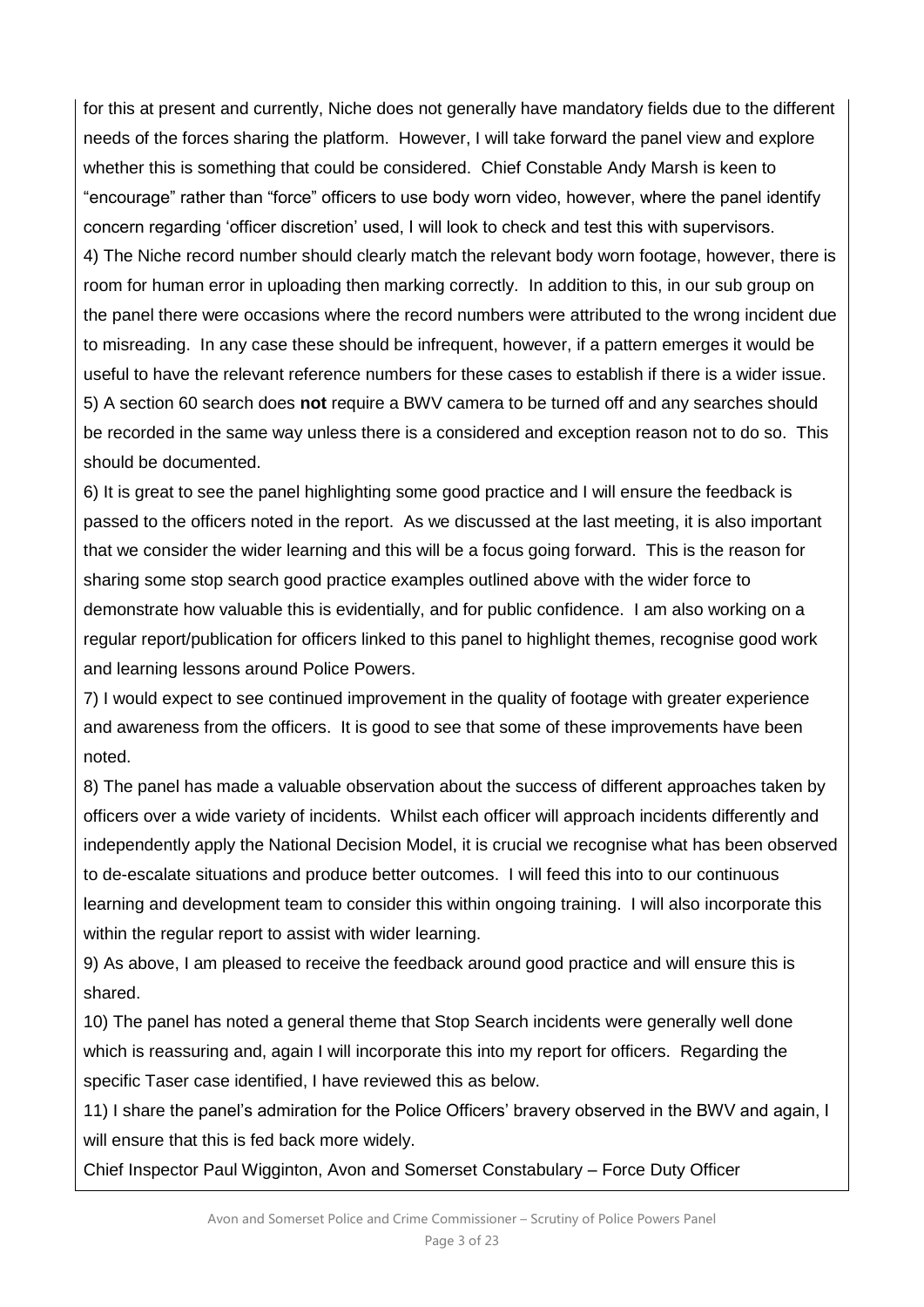## **DETAIL OF THE REVIEWED CASES**

# **DW / Case 1: Taser drawn, Bristol area -** 5/10/17 – breach of Domestic Violence Protection Order (DVPO).

#### Overall appropriate Officer use of Taser?: Yes.

Background information explains why the Taser is used (raised).

BWV viewed. **Police Officer 3996 BANKS** is commended for being calm and persuasive, with a good tone of voice, offering the subject a way to avoid the Taser discharge where handcuffs would be used instead. The Officer adjusts his BWV camera angle so that it is a clear picture of the subject. This is a good example for training.

# **Case 2: Stop and Search >JOG - Grounds: section 1 Police and Criminal Evidence Act (PACE), Report of male having made threats with a knife**

9/9/17 Somerset West

Overall appropriate Officer grounds given to Stop and Search?: Yes

A knife was seen by the person reporting the incident. **Police Officer 1458 TIPPER** has a very measured tone during the search, which was considerately shielded from others and discrete. The Officer also deals with the witnesses well.

### **Case 3: Taser** 26/10/2017. Somerset West

Overall appropriate Officer use of Taser?: Yes, extremely, including the restraint after the Taser. Threats to kill and reported by relation and known to carry a weapon. The Panel members found it very useful to read the Niche Police database background notes.

# **Case 4: Stop and Search >JOG - Grounds: section 23 Police and Criminal Evidence Act (PACE) Misuse of Drugs Act, Report of interactions with a drug user.**

Somerset East

Overall appropriate Officer grounds given to Stop and Search?: Yes

There is no BWV footage because the Stop and Search was spontaneous and the Police Officer forgot to switch the BWV camera on. The Officer should have used BWVas the justification is contradictory.

Panel query: Does this Police Officer regularly use his BWV camera?

**Case 5: Taser drawn** - Police response to a female with a knife who may self-harm.

Overall appropriate Officer use of Taser?: Yes, entirely.

At the outset the Police Officer is strident and shouting with his hand on the Taser. The subject reacts by shouting too. There is real concern that the subject will cut herself. The Officer knows that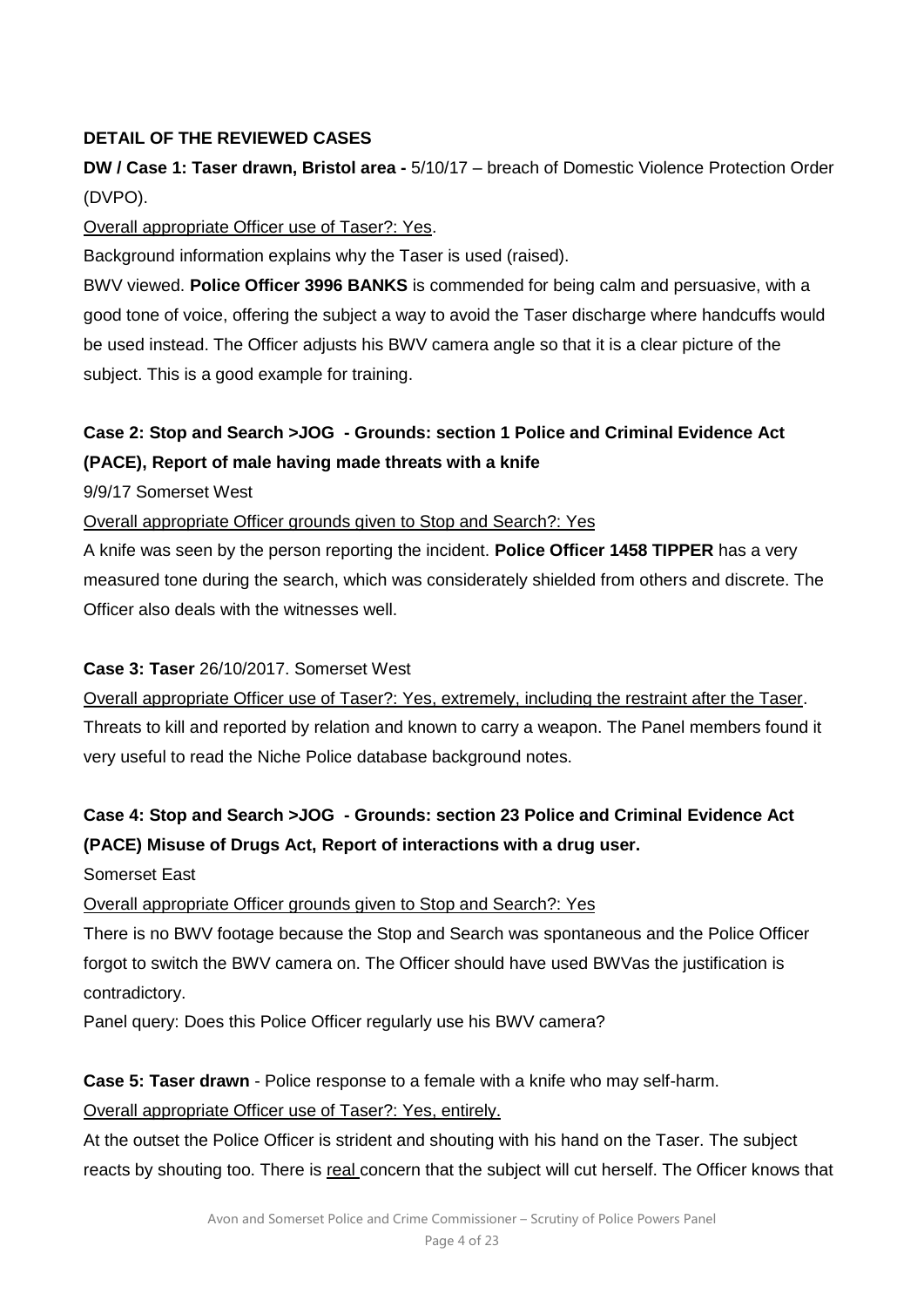subject. The Paramedic crouches down to the subject's level and calmed the subject. Also the Officer lowered his tone.

The Panel members questioned whether the Police Officer's initial strident approach was helpful. Members have different views: either enter in a calming way or to take control of the subject at the outset.

**Case 6: Stop and Search >JOG - Grounds: section 23 PACE Misuse of Drugs Act, known for driver failing to stop (FTS) in order to conceal drugs. In this case FTS but was blocked in.**  Bristol North 31/8/2017, 11a.m.

Overall appropriate Officer grounds given to Stop and Search?: No. No specific grounds. No BWV and no background information before the Stop and Search.

The Panel members are very unhappy that the Stop and Search record is very limited and incomplete and there is a lack of information.

# **Case 7: Stop and Search >JOG - Grounds: section 23 PACE Misuse of Drugs Act. Known area and supplier of class A drugs.**

Somerset East

Overall appropriate Officer grounds given to Stop and Search?: Yes.

No BWV because of "Officer Discretion". The Panel don't know the reason for this discretion. The Panel are concerned that 'Officer Discretion' is the norm. The Panel suggest the addition of a longer explanation should be mandatory in every case that 'Officer Discretion' for no BWV is stated.

**Case 8: Taser red dotted**. A female subject and threat with a knife.

Overall appropriate Officer use of Taser?: Yes.

There is good de-escalation from the female Police Officer who expresses concern for the subject's welfare. A good example in this case of audio on the BWV, where the Officer is explaining their actions. The witnesses are well managed.

**Case 9: Stop and Search >JOG - Grounds: section 23 PACE Misuse of Drugs Act. Subject found with known drug dealer within the address. One male who was stopped immediately before Officers entered the address had just left the address and when this subject was searched, wraps of class A drugs were found hidden in groin area and said that there were more drugs in the address.**

Bristol

Overall appropriate Officer grounds given to Stop and Search?: Yes.

No BWV because of "Officer Discretion". This is a commonly used narrative. However, this is a proper Stop and Search based on the information available.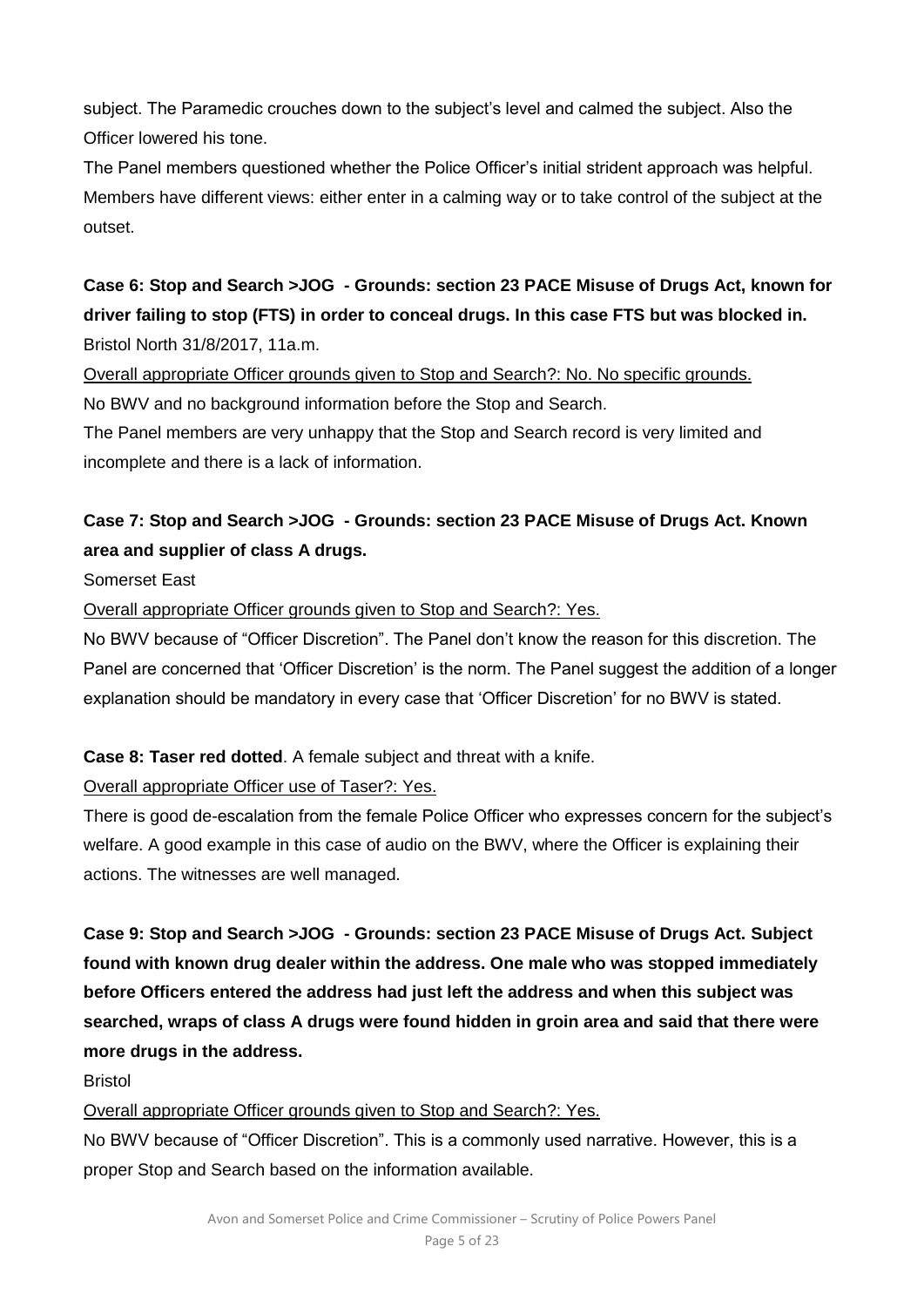**Case 10: Taser**. A female subject telephoned for a Ambulance and is very upset. Overall appropriate Officer use of Taser?: Yes.

The Police are very patient. When access is gained the subject had cut her legs with scissors. The **Police Officer 4496 PERKINS** spoke for audio that he was drawing the Taser. He had fully investigated the background from Ambulance Staff. His voice is very calm and caring after the Taser use and the Officer is fully in control of the situation. This case is a good example of best practice.

**Case 11: Stop and Search >JOG - Grounds: section 23 PACE Misuse of Drugs Act. Male was almost passed out, drooling and not with it, he had a bong and a lighter by his feet. He was suspected to be under the influence of 'Spice' and may have more drugs on him.** Somerset West

Overall appropriate Officer grounds given to Stop and Search?: Yes, the subject's condition justified the drugs search and he understood the reason for it. However, no BWV is of concern in such a situation.

No BWV reason given as "Officer Discretion". The Officer justified the Stop and Search to see if the male had more drugs, particularly with which to self-harm. The Panel members agree. However, members are not happy that the Police Officer has opted to **not** use BWV and selected 'Officer Descretion' as the reason.

**Case 12: Stop and Search >JOG - Grounds: section 23 PACE Misuse of Drugs Act,** positive trace of cocaine on the drugs analysis hand swab.

Bristol North

Overall appropriate Officer grounds given to Stop and Search?: Yes.

No further comments from Panel members.

## **Case 13: Taser drawn**. Domestic incident. Somerset East.

## Overall appropriate Officer use of Taser?: Yes.

BWV is used. The male is dealt with very calmly by the Police Officer and then the male suspect, unprovoked, attacks the Police Officer. This incident is well dealt with, promptly and the male is warned regarding the possible use of Taser. The use of PARVA was not seen when the Panel members viewed the BWV.

**Case 14: Stop and Search >JOG - Grounds: section 23 PACE Misuse of Drugs Act, Male ran from Police when approached in an area whre intelligence suggests Class A drug dealing occurs. Later the male was found hiding in the garden of a private dwelling.** 

Somerset East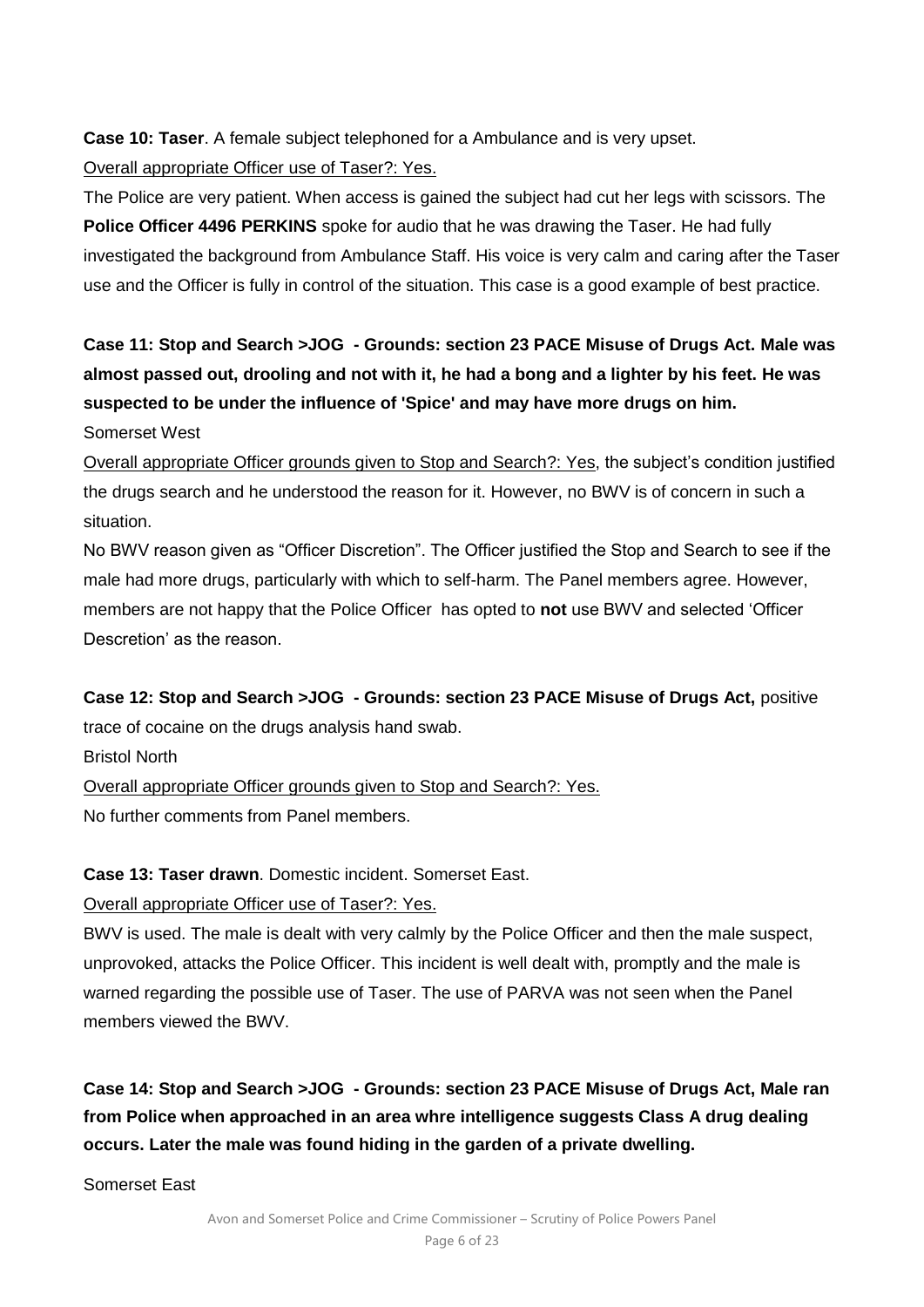## Overall appropriate Officer grounds given to Stop and Search?: Doubted

BWV is switched on from the time the search started to when the subject is handcuffed. Panel members query whether running away from Police in a drug dealing area is sufficient grounds to justify a Stop and Search.

# **Case 15: Stop and Search >JOG - Grounds: section 1 PACE Stolen goods suspected. Subject changed direction on seeing Police and his clothing appeared to be bulging. Also, recently identified on CCTV and reported as acting suspiciously by Retail Staff.**

Somerset West.

Overall appropriate Officer grounds given to Stop and Search?: Yes. The Police system states BWV? Yes. However, none could be found.

**AS Case 16: Stop and Search BAME and >JOG. Grounds: section 23 Misuse of Drugs Act. Four males stopped within a vehicle. All behaving furtively by refusing details, then providing false details, failing to account for presence in area they do not reside, acting very nervously and smell of cannabis emanating from within the vehicle. Males appeared to be under the influence of cannabis, with red eyes and slurred speech.**

## Bristol

Overall appropriate Officer grounds given to Stop and Search?: Yes. Grounds for search are regularly given and the process was followed, with rights given and Officers were in control. Cannabis found. This is the first case viewed by the members where drugs or an item searched for has been found.

The Panel members are unsure if the subjects understood as their English is limited. However, it was considered to be dealt with well in terms of the apparent language issue.

Question: Why are there Plain Clothed Police Officers involved in this case? Should they identify themselves?

Questions: The Panel members did not see footage of the vehicle being searched. Would this be at the location or elsewhere?

## **Case 17: Taser and Stop & Search BAME**. 26/9/2017 8.25p.m.

Overall appropriate Officer use of Taser?: Yes.

Overall appropriate Officer grounds given to Stop and Search?: Yes.

The subject's welfare was considered by the Police Officers. However, the language difficulties haven't been considered. The male is cooperative so the handcuffed search is questioned by members. The BWV footage is unclear.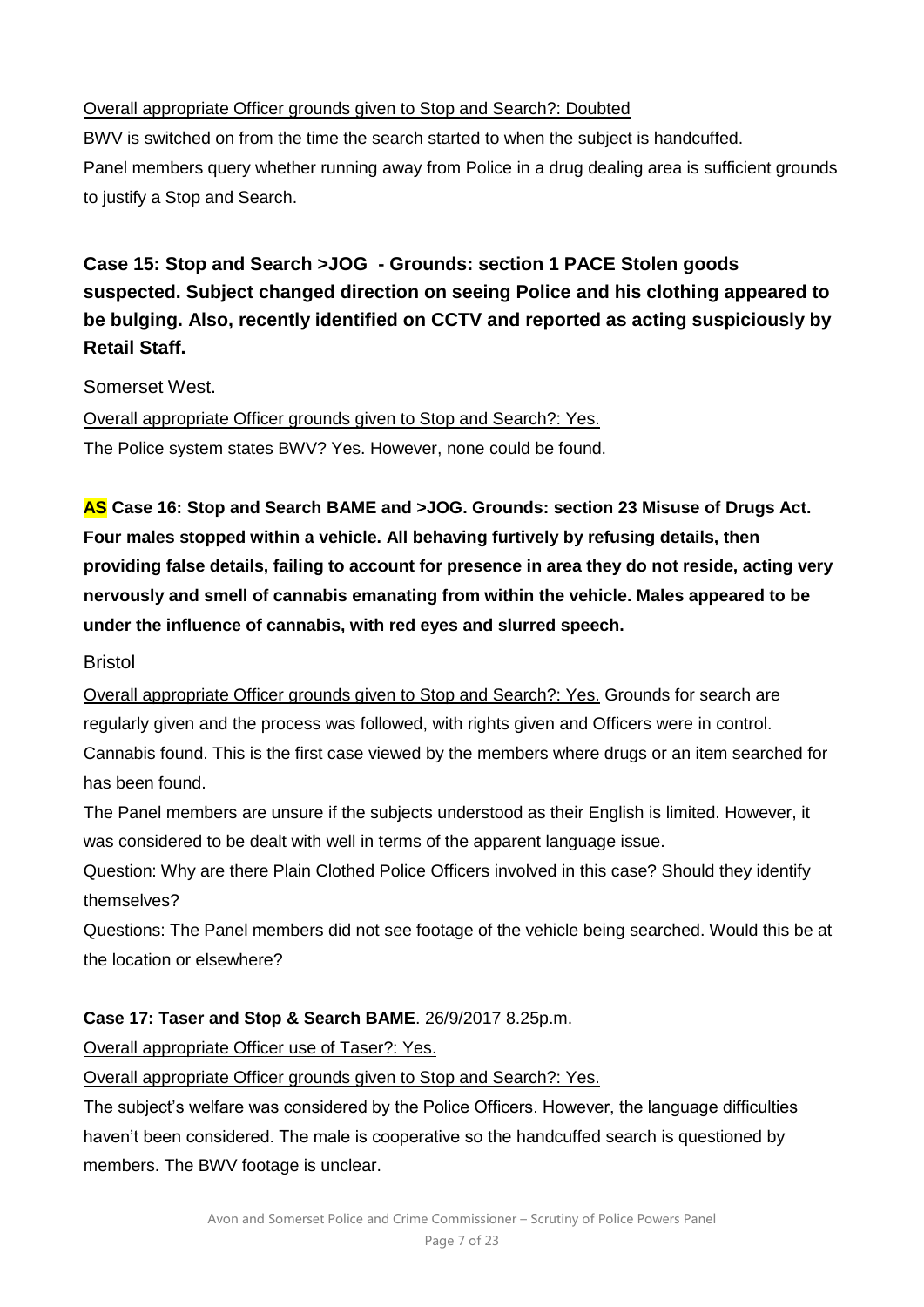## **Case 18: Taser and Stop & Search BAME**.

Overall appropriate Officer use of Taser?: No Taser? Or perhaps this had happened before the BWV was switched on, or before the Police Officer with BWV arrived at the scene? Overall appropriate Officer grounds given to Stop and Search?: Gounds not specified.

Male ran away from Police and threw a bottle at Police Officers, hence Taser deployed. However, the search is carried out but there is no BWV footage of the subject being told or advised of his rights, nor the grounds for the search.

Good narrative on arrival at the scene. The **female Officer** is very polite - firm but fair – and very engaging, constantly communicating with the subject.

A lot of Police Officers. There is a language barrier and it is unclear whether or not the subject understands why he is under arrest.

This case is quite serious because had there been footage on the Taser use then this would have helped the case. A key theme: there is no crucial BWV footage, only peripheral BWV on the incident.

**AS Case 19: Stop and Search BAME. Grounds: section 1 Bladed item. Males, known gang members, and involved in drug dealing in one area. Seen in a taxi travelling in another area which is troubling due to the ongoing gang tensions between the areas. Stabbings last night and people on the Streets with machettes.** 

Bristol

Overall appropriate Officer grounds given to Stop and Search?: Unsure.

The legal power stated in the Stop and Search record states section 1, searching for a bladed item. However, the power stated in the Niche database is section 60: A Stop and Search in a specific geographical area where serious disorder my take place and Search grounds are not required. Panel members recognised the clear tensions, drawing a crowd, and positives points of note are the way **the main Police Officer de-escalated the situation**. **Also, the PCSO helped deal with the female subject.**

This female was taking photos with her mobile phone and is antagonising the situation. Perhaps the female needed to be talked to by a Police Officer to explain the situation. One Officers appears riled and responds to taunts.

Panel request:

To pass **positive feedback to the Firearms Officer** who difused the situation and withdrew. To pass **feedback of concern to the Police Officer** with the BWV who appeared to escalate the situation.

Question: Why was the female not dealt with (such as away from the scene) with as she escalated the situation?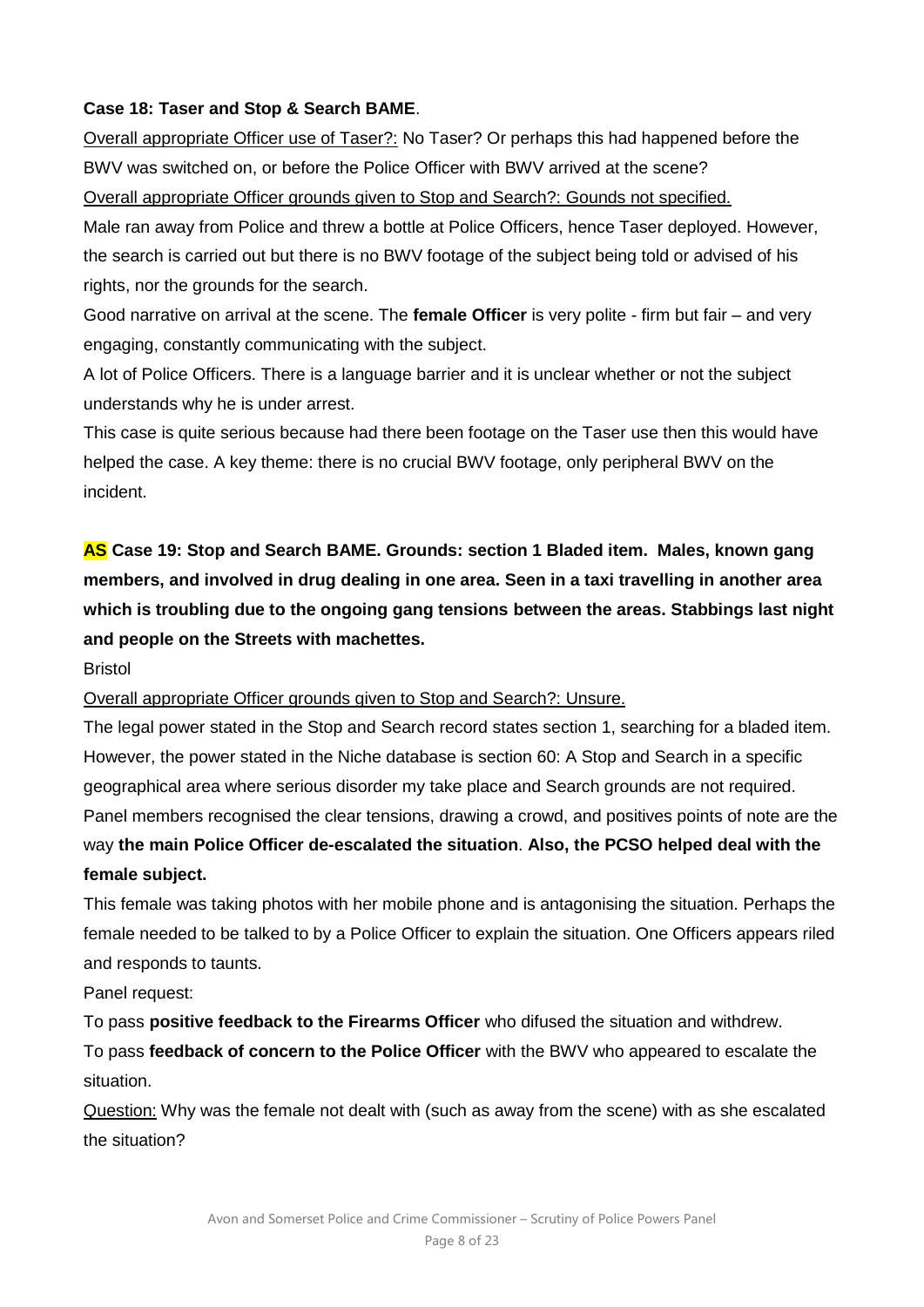Queries: The BWV footage is not referring to the actual incident, i.e., there is no BWV footage of any of the 6 people searched. There are Firearms Officers but only one BWV camera switched on?

### **Case 20: Taser red dotted and Stop and Search**

Overall appropriate Officer use of Taser?: Not known. No BWV of the Taser use.

A 999 call, public order incident. A fight, no weapons reported. However, the dog unit is deployed. A knife and hammer are used and found. There is a group of youths.

Positive point: The Officer concern for the welfare of the young person is good and the person is treated respectfully. However, the BWV footage is not very clear and there is no BWV footage of the Taser use, which suggests that the BWV is not switched on a the critical time.

Question: Why is there no BWV footage of the key incident, i.e. the Taser red dotting? The case is one word against another's. If BWV had been switched on then there would be less chance of the one word against the other stalemate. 'Officer discretion' for not switching on the BWV shuld be analysed.

#### **Case 21: Stop and Search BAME. Grounds: section 23 Misuse of Drugs Act.**

**Plain Clothes Officers spotted the vehicle acting suspiciously, driving around with three passengers fidgeting. When stopped, suspect BENT, Junior advised he thought he may have drugs on him.** Bristol

Overall appropriate Officer grounds given to Stop and Search?: Unknown.

Note: There is a mismatch. The case is not being categorised as per the record.

There is no BWV of the Stop and Search. The footage is not really relevant to the case record.

**Case 22: Stop and Search BAME. Grounds: section 23 Misuse of Drugs Act. The subject was passenger in a car and was seen talking to a known drug dealer in the area. When Police requested the car to stop, the car failed to stop and made away dangerously through a heavily populated part of the town centre, resulting in an authorised police pursuit. Passengers in the car were also seen discarding items during the chase.**

Bristol

Overall appropriate Officer grounds given to Stop and Search?: Yes.

Good narrative by the **Police Office Sergeant GREEN**, talking through the points of the car chase. The subject is handcuffed and the situation is brought to control by the Officer. Grounds for the search are stated, as well as advice about the record copy and BWV recording. The reason for the arrest is also stated. The subject is made aware of the BWV camera by the Officer and clear instructions are given.

This case is highlighted by the Panel members as a good example of BWV use and a professional stop and search by the Police .A 'well done' to the Police.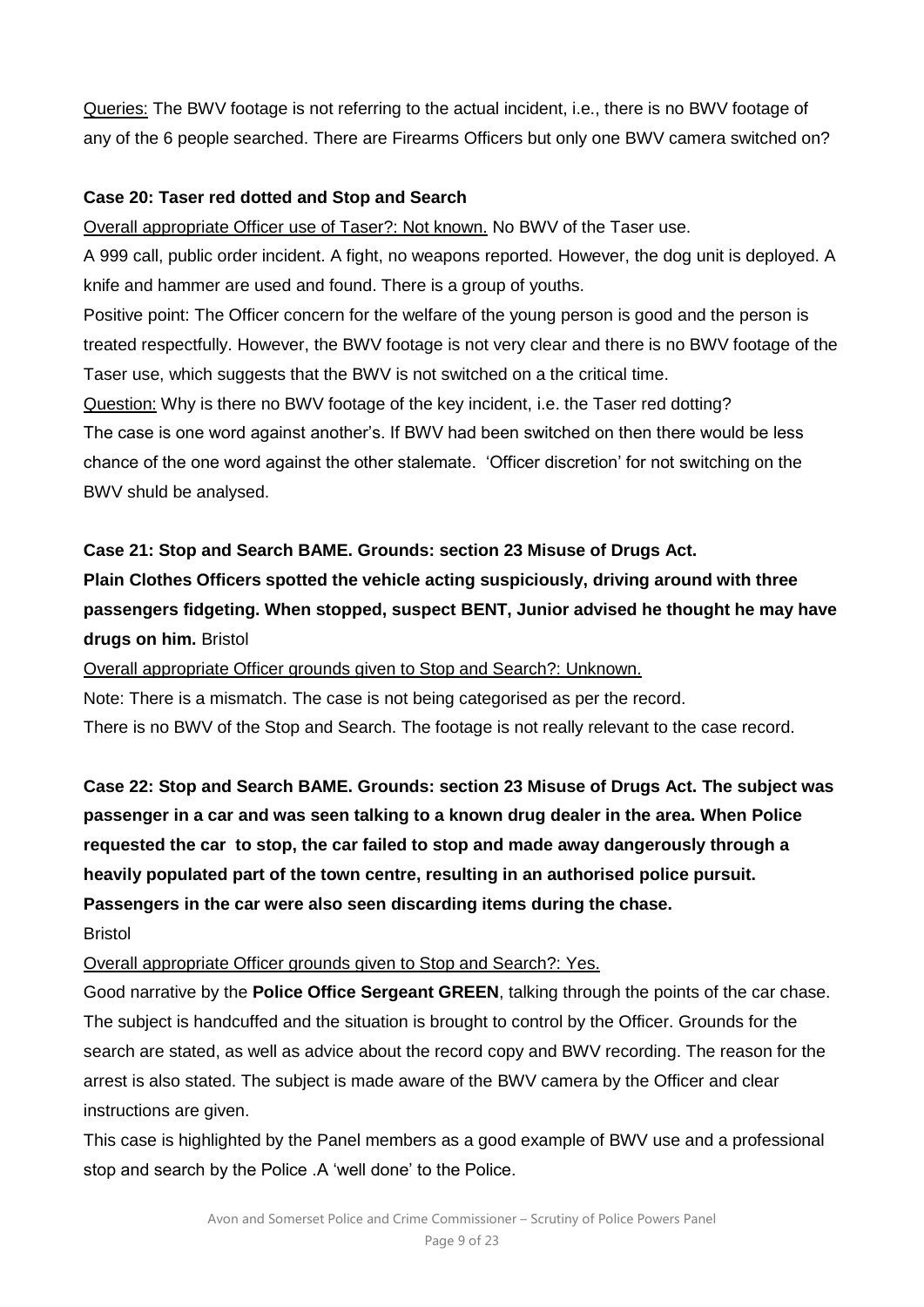# **Case 23: Stop and Search BAME. Grounds: section 23 Misuse of Drugs Act. Suspect has ran away after seeing the Police. Strongly known for gang affiliation and drug dealing.**

Bristol

Overall appropriate Officer grounds given to Stop and Search?: Yes.

The male was detained after a foot-chase and taken to the local Police Station. Charged with being in possession of cannabis but not charged about the knife. . Paper records only. No BWV so a lack to knowledge of the case.

### **Case 24: Taser drawn**

## Overall appropriate Officer use of Taser?: Yes.

There is a foot chase and **the Police Officer** has control of the situation, demonstrating authority without force and explains his purpose. Then the Taser is drawn. A section 32 search is identified. However, the Officer appears unsure of what items were stolen. The Niche information helped give Panel members more context.

Questions: Was it possible to knock on the door first?

Under what grounds can the Police knock down a door?

The female is compliant so is there any need for the Taser being drawn?

The Officer is alone so has there been a risk assessment in addition to the Officer's thought process of the National decision making model?

## EW **Case 25: Taser fired** 3/11/2017 5.44 a.m. – Viewed by all Panel members.

Overall appropriate Officer use of Taser?: No. Panel request for BWV to be reviewed by a Chief Officer and to comment on the procedure used.

The male is agitated and seems under the influence and aggressive to neighbours. He is a known offender with a history of violence, ABH and child abuse. There is a child in the house and a victim previously was hospitalised. The incident has been going on for over an hour before the Police arrive. The initial contact by the **Female Police Officer** demonstrates a good de-escalation technique.

The suspect appears to gain control – over 40 minutes – and it seems too long before any Police action is taken. The suspect is allowed to enter the kitchen and return to the door – he could have got a knife. The Officers allowed the subject to pick up the child from the mother in the kitchen where there were knives. Officers say 'Taser Taser' after the Taser is fired and shot the subject in the back. At the point of the Taser shot the suspect was annoying but not aggressive.

Question: If the Officers spotted blood (?) on the work surface, why would they not enter the house at that point?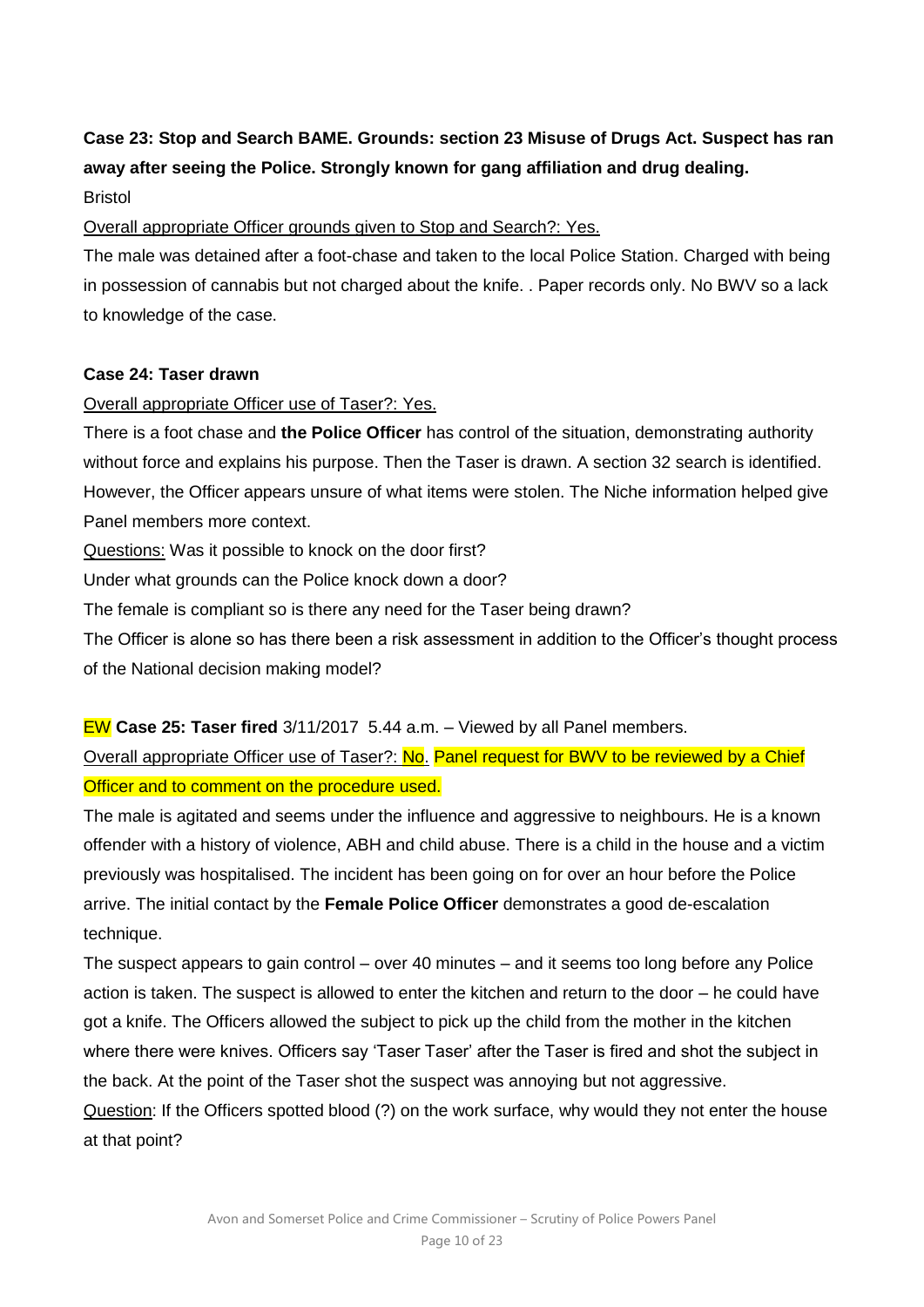## **Case 26: Taser fired** 11/11/2017 9 a.m.

## Overall appropriate Officer use of Taser?: Yes.

The **female Police Officer** worked to calm down the person before deploying the Taser. The Police Officer didn't hesitate to pursue the person as he ran from the house.

Unfortunately the BWV camera angle is too high at Taser deployment.

## **Case 27: Stop and Search (under 16s). Grounds: section 23 Misuse of Drugs Act.** Male in an

address with several drug users. Inteligence received that male had drugs plugged and strong smell of cannabis.

Bristol

## Overall appropriate Officer grounds given to Stop and Search?: Yes.

Drugs found. No discrimination or bias and fair. Correct Officer decision.

Question: Why has 'Officer Discretion' been stated for not using BWV? The Panel members believe that BWV should be switched on for all Stop and Searches, especially when dealing with young people under 16 years of age. The angle of the camera could be moved as appropriate.

## **Case 28: Stop and Search (under 16s - not linked as searched). Grounds: section 1 PACE.**

Known vehicle crime area. Hanging around with no reason to be in the area.

Bristol 25/10/2017

Overall appropriate Officer grounds given to Stop and Search?: Yes. The Police Office identified themselves to the persons being searched and completed the Stop and Search in the correct manner. However, the BWV it is very poor quality and too dark to view.

'Officer discretion' stated for not using BWV. This may be due to the lack of light but additional reason narrative would clarify this point.

## **Case 29: Stop and Search (under 16s - not linked as searched). Grounds: section 23 Misuse**

**of Drugs Act.** Males seen running from a location following a disturbance, believed to be drugs related. Males continued to run from Police until detained at location.

Area not recorded. 6/11/2017

Overall appropriate Officer grounds given to Stop and Search?: Yes.

Good use of Stop and Search policing tool.

Question: Why is 'Officer discretion' stated for not using BWV?

**Case 30: Stop and Search (under 16s - not linked as searched). Grounds: section 47 Firearms Act.** CCTV viewed a Youth with a gun in the street. Police directed to this Youth. Somerset West. 29/9/2017

Overall appropriate Officer grounds given to Stop and Search?: Yes.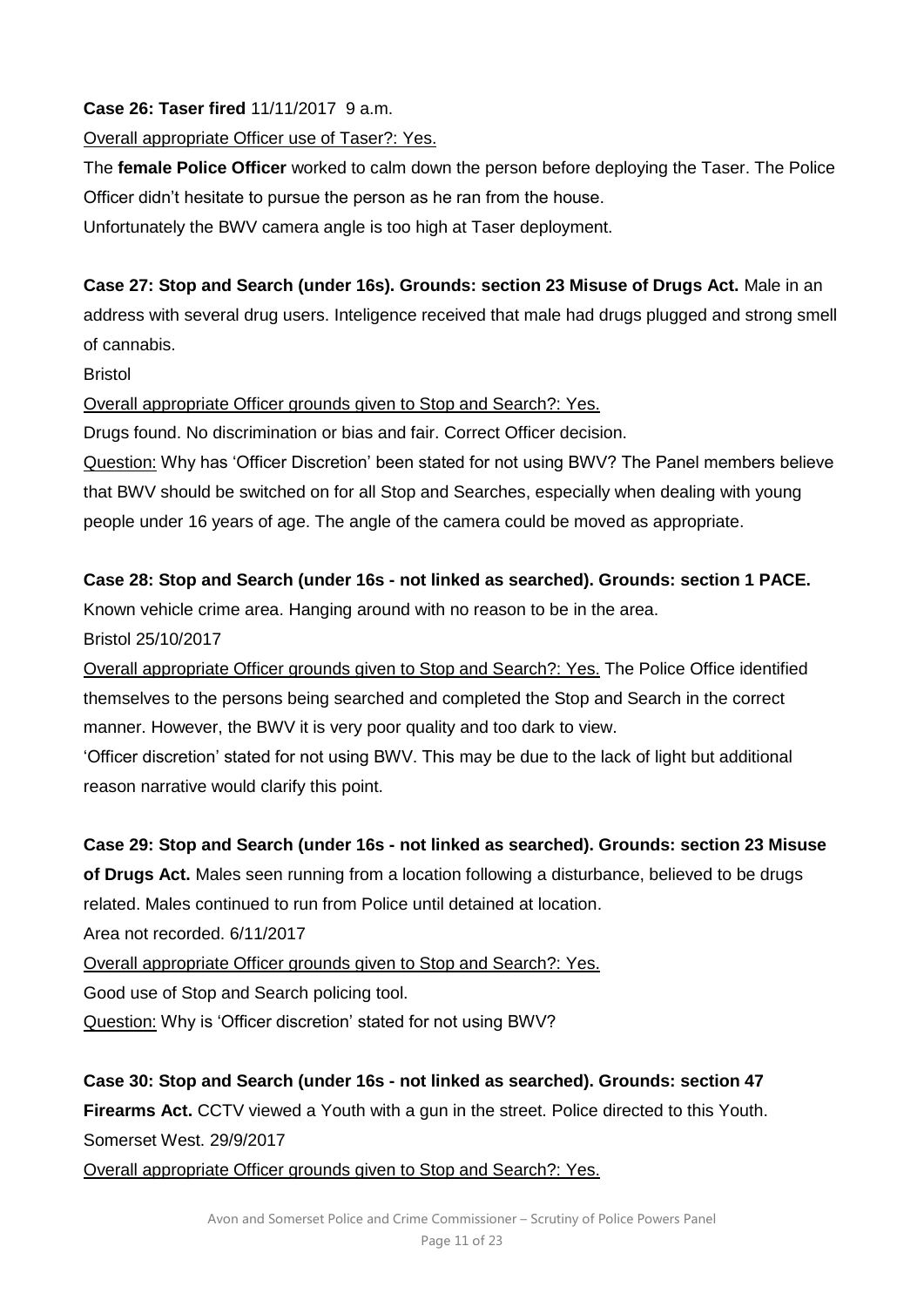Question: Why is 'Officer discretion' stated for not using BWV?

# **Case 31: Stop and Search (under 16s - not linked as searched). Grounds: section 1 PACE. Male identified as decamping from a vehicle that had failed to stop for Police and had led officers on a 20 minute pursuit. Vehicle has no keeper on Police National Computer (PNC) and is suspected stolen.**

Somerset West. 13/10/2017

Overall appropriate Officer grounds given to Stop and Search?: Yes. Question: Why is 'Officer discretion' stated for not using BWV?

#### **Case 32: Taser red dotted** 28/11/2017

Overall appropriate Officer use of Taser?: Yes.

Very drunk male who was **treated fairly by the Police Officer**, with good communication and a good outcome. No negative points.

#### **Case 33: Taser** 21/11/2017

Overall appropriate Officer use of Taser?: Yes. Taser not used. The **Police Officer** acted in a polite manner. Question: Why was the flat searched?

### **Case 34: Taser** 19/11/2017

Overall appropriate Officer use of Taser?: Yes.

The subject armed himself with a knife and has a history of mental ill health, believed to be suicidal. BWV shows the male in the kitchen with a knife and blood on his arm. He also threatens further selfharm.

**The Police Officers** demonstrate great patience, trying to talk the subject down. The Officers work well as a team in a difficult situation in which no crime has been committed. A welfare and safeguarding incident, protecting the male from self-harm.

## **Case 35: Stop and Search (under 16s). Grounds: section 1 PACE. The subject matches the description of trespassers on a construction site.**

Bristol. 26/10/2017

Overall appropriate Officer grounds given to Stop and Search?: Yes.

Good use of the Stop and Search tool. Carried out in good order by the **Police Officer.** Question: Why is the BWV deleted (Auto bot..)?

**Case 36: Taser** 11/11/2017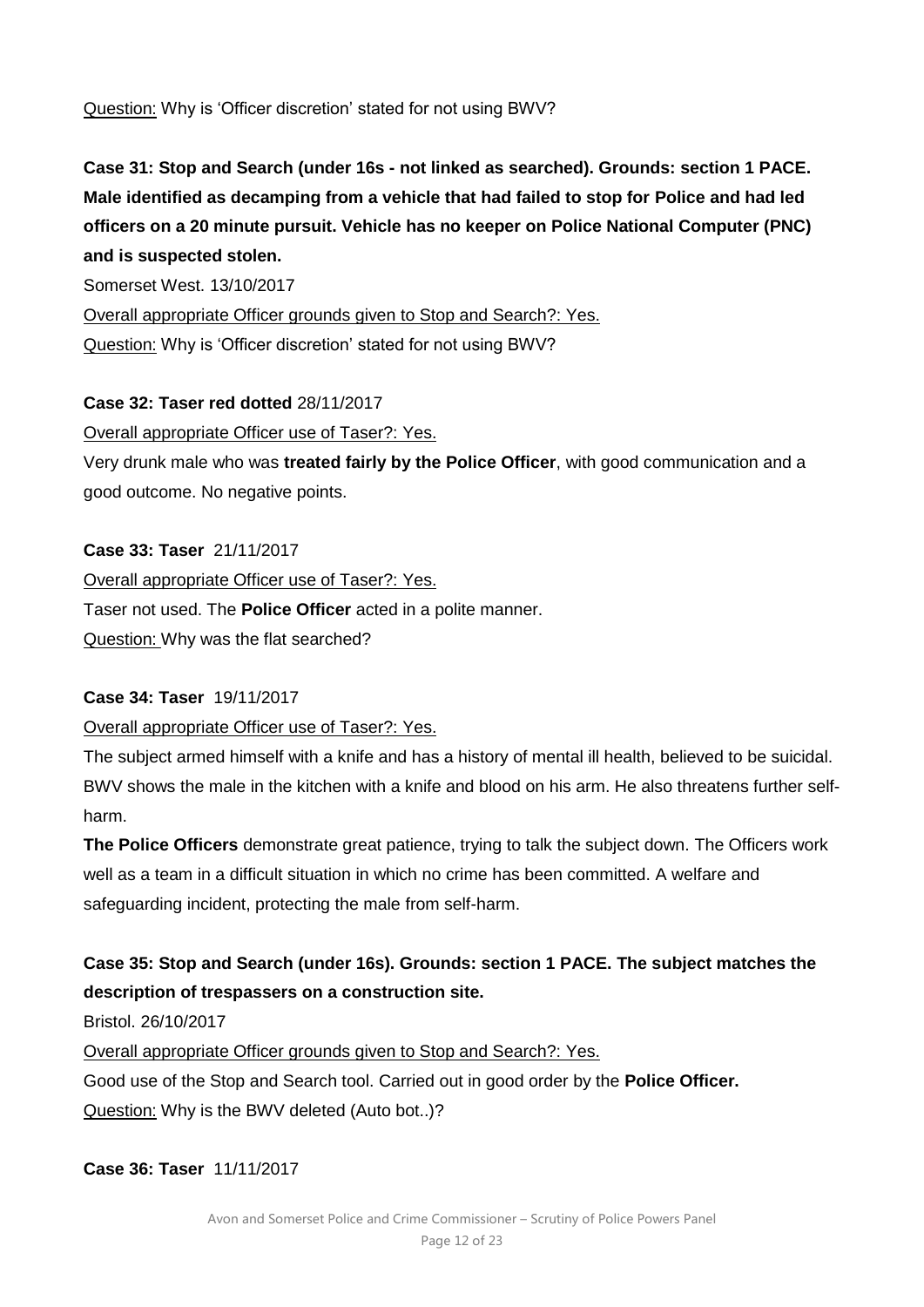## Overall appropriate Officer use of Taser?: Yes.

Domestic Abuse situation. Victim unlikely to support proceedings. BWV is needed to record and to support a prosecution case in the absence of a victim's statement. Knife mentioned.

**The Police Officer** gave a good running commentary, including a warning 'Officer with Taser'. The situation is brought to an end quickly and appropriately.

## **Case 37: Stop and Search. Stopped for drug possession.**

17/12/2017

Overall appropriate Officer grounds given to Stop and Search?: Yes.

A drugs education program is offered to the male which is positive action by **the Police Officers**. No negative points.

# **Case 38: Stop and Search (under 16s). Grounds: section 1 PACE. Reports that 2 males seen entering an abandoned building.**

North Somerset. 31/10/2017

Overall appropriate Officer grounds given to Stop and Search?: Yes. However, there is no BWV Males detained when leaving the building. Nothing found during the search for any items regarding theft, burglary or criminal damage.

# **Case 39: Stop and Search (under 16s). Grounds: section 23 Misuse of Drugs Act. Persons seen by witness to be using drugs. Found under the influence of controlled substances and a with a bong.**

North Somerset. 25/10/2017

Overall appropriate Officer grounds given to Stop and Search?: Yes.

Good use of Stop and Search and BWV. No negative points.

*Police response:*

Thank you for the opportunity to comment on the cases reviewed by the panel. As previously stated, the number of cases now being reviewed has increased greatly and I would anticipate this being a continuing trend. I will look to comment on the cases raised proportionately during this report, however, if any need to be discussed in further detail please raise this at the next panel meeting:

Cases  $1 - 3$ : Positive feedback noted - this has been fed back to the relevant officer and incidents noted as good practice.

Case 4 : The Niche record indicates the officer forgot to turn on the BWV camera. Having reviewed the officers' uploads, it would appear that they have uploaded footage for a number of other incidents indicating that they do use the camera regurlarly.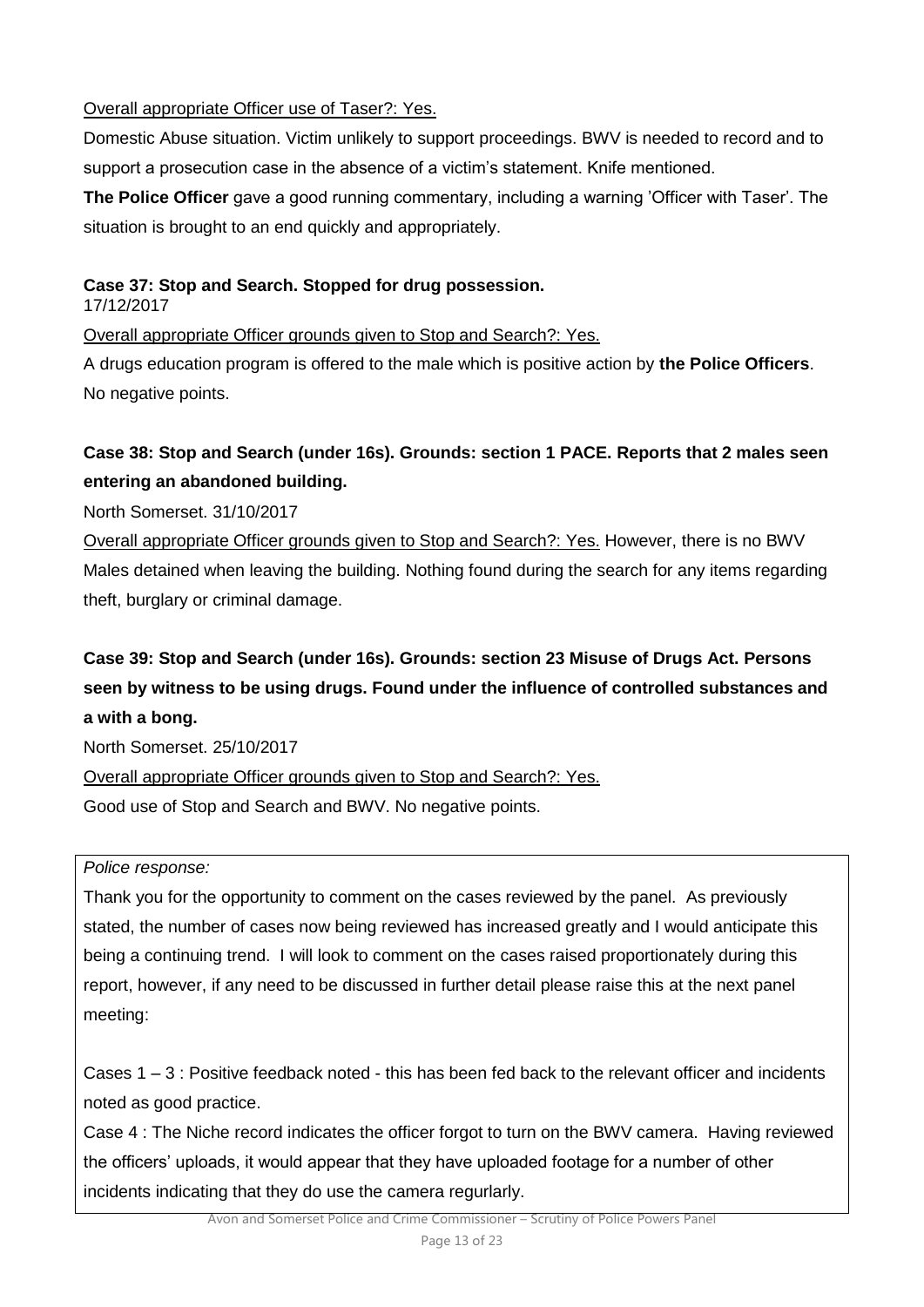Case 5 : Positive feedback noted with thanks.

Case 6 : Concerns of the panel noted regarding lack of detail. Having reviewed the record, this describes the male driver attempting to make off from officers and recent intelligence received to suggest the male takes this action to conceal drugs. As such, the stop search was conducted with a negative result. However, the record does lack in detail and officers have not recorded this on BWV camera – this has been fed back to the officers via their supervisor for learning. I will take this forward as wider learning as part of my communication.

Case 7 - 13: The panel generally agree with the stop searches and use of Taser. I have noted there are continued common themes raised around lack of body worn footage and the use of "officer discretion". This will be incorporated in the wider communication. The panel have identified good practice in case 10 and I will ensure this is fed back to the relevant officer.

Case 14 : Concerns of the panel noted regarding grounds to conduct the stop search. Section 23, Misuse of Drugs Act 1971 states "*if a constable has reasonable grounds to suspect that any person is in possession of a controlled drug".* The guidance for officers states "*The mere appearance of a person is not sufficient - there must be something about their manner, deportment, conversations and the surrounding circumstances which afford that suspicion".* In this case the officers describe their grounds as "*male ran from Police when approached in an area where intel suggests class A drug dealing, later found hiding in the garden of a private dwelling".*

My view is that these circumstances could provide reasonable grounds to suspect. Do the panel have any recommendations for the Police to consider in relation to this for wider learning? Case 15 : No specific comments noted although the panel agree the actions were appropriate. Case 16 : Positive feedback noted with thanks. The plain clothes officers are "pro-active" officers which we sometimes deploy as a tactic to identify illegal or suspicious activity without alerting suspects to our presence, something that is often frustrated by our use of a marked vehicle and uniformed officers. These officers should identify themselves when dealing with suspects which they appear to do on this occasion. There appears to be no footage of the vehicle being searched which should have been retained alongside the other searches.

Case 17 : Panel comments around recognising language difficulties are raised as a common theme and I will incorporate this into my wider messaging.

Case 18 : The panel raise a query about no Taser deployment seen in the BWV. Taser was definitely deployed by the officer due to having items thrown at him by the suspect and aggression shown. The BWV camera was not switched on in time to capture this but clearly should have been, however, the officer has turned on the camera as soon as practicable afterwards. I have reviewed the officers uploads and it is clear he uses the BWV camera regularly.

Case 19 : The panel raise an observation about the 2 x Police officers involved and their different approaches. The positive comments are noted about the firearms officer and I will ensure I feed these back. I note the panel view that the primary officer shown in the BWV appears to escalate the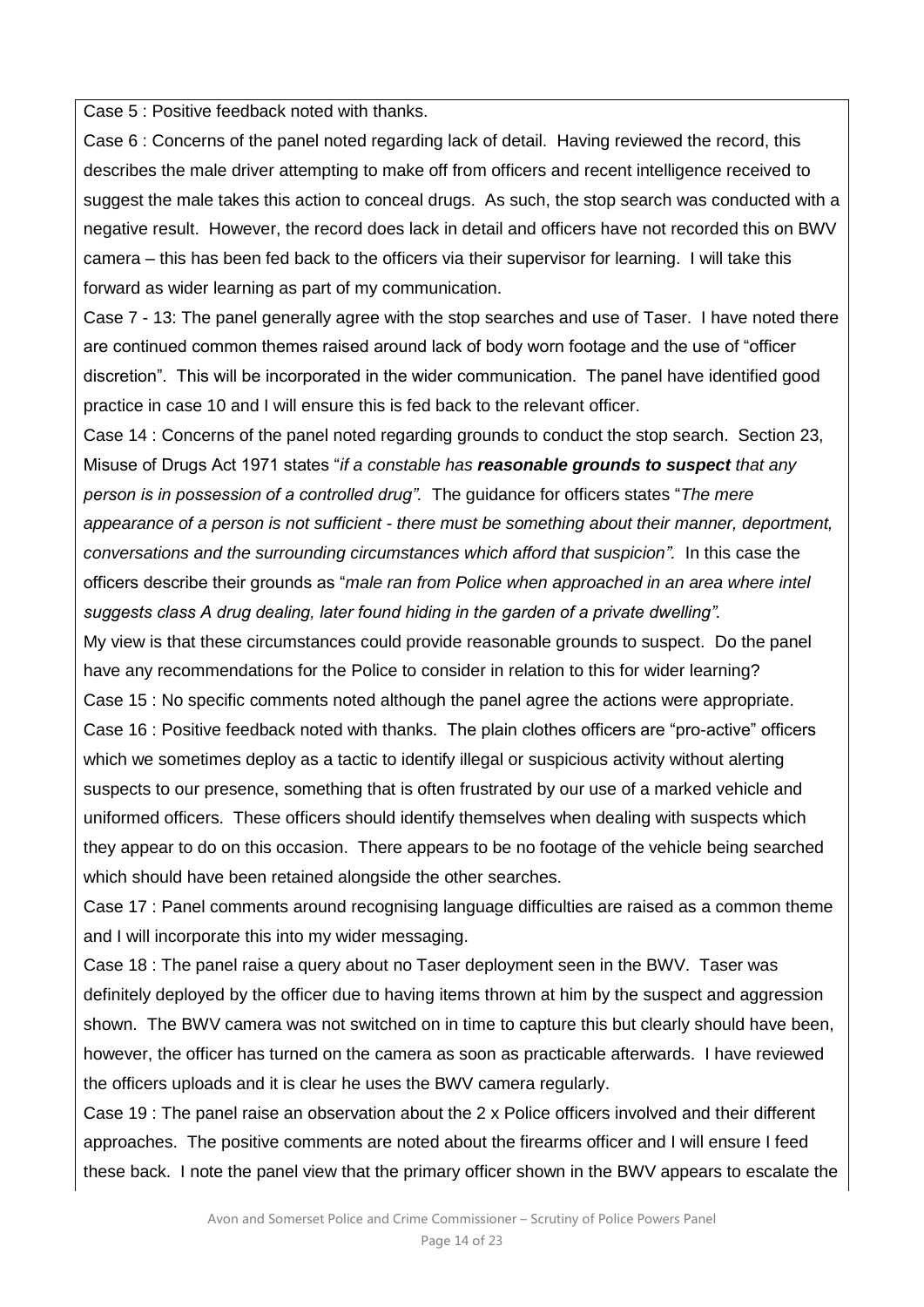situation which I concur with. I will ensure this is fed back to the officer via their supervisor for learning and understanding. This will also form part of the wider communication.

Case 20 : Positive comments noted regarding the treatment of the young person. Panel comments about the lack of BWV footage at the key time are valid and a common theme, however, again I appreciate that it is not always practicable for officers to switch on immediately depending on the situation. This will form part of the wider learning communication.

Case 21 : I note the panel view that the footage is not relevant to the case record. Having viewed the footage again, this does relate to the same incident, however, again the BWV does not capture the entire incident. Drugs were found during this search and the suspect was charged with the relevant offence of possession. This common theme will form part of the wider learning communication.

Case 22 : Positive feedback noted - this has been fed back to the relevant officer and incident noted as good practice.

Case 23 : No BWV footage although the panel agreed the actions were appropriate. Common theme will form part of the wider communication.

Case 24 : I note the panel generally agreed this was an appropriate use of Taser, however, there were also some queries. Having reviewed the questions raised by the panel, I can confirm that the officer sighted the female who was known to be wanted on suspicion of Burglary and had been outstanding for some months. The female ran from Police who chased her to this address – whilst it would be possible to knock on the door, the female had already shown that she did not intend to comply with officers and to delay entry would increase the risk of escape. Section 17 of PACE allows that "…a constable may enter and search any premises for the purpose –" "of arresting a person for an indictable offence;". The officer states "I could see weapons everywhere" and has therefore declared himself as a Taser officer, however, as the female quickly gave up this was not used. In hindsight the Taser was possibly not needed, however, the officer could not know this upon attending. Does the panel have any recommendations for consideration in relation to this matter?

**Case 25** : This incident gathered the stongest swell of opinion from the panel during the meeting. The panel concerns were that the Taser is fired into into the back of the subject, and that the subject was "annoying" but "not aggressive". During the panel meeting I was shown the deployment of the Taser, however, not the build up to this or the background. As such I have reviewed the incident and referred this incident for review to a Taser trainer within the force, **PC Ross WILLIAMS** and also the force lead for Taser, **Superintendant Paul MOGG.**

Firstly reviewing the statement of the officer who discharged the Taser, he attended after the commencement of the incident. He has responded to a request for assistance from officers at the scene of a domestic incident where the male party had shouted "that he would stab Police Officers".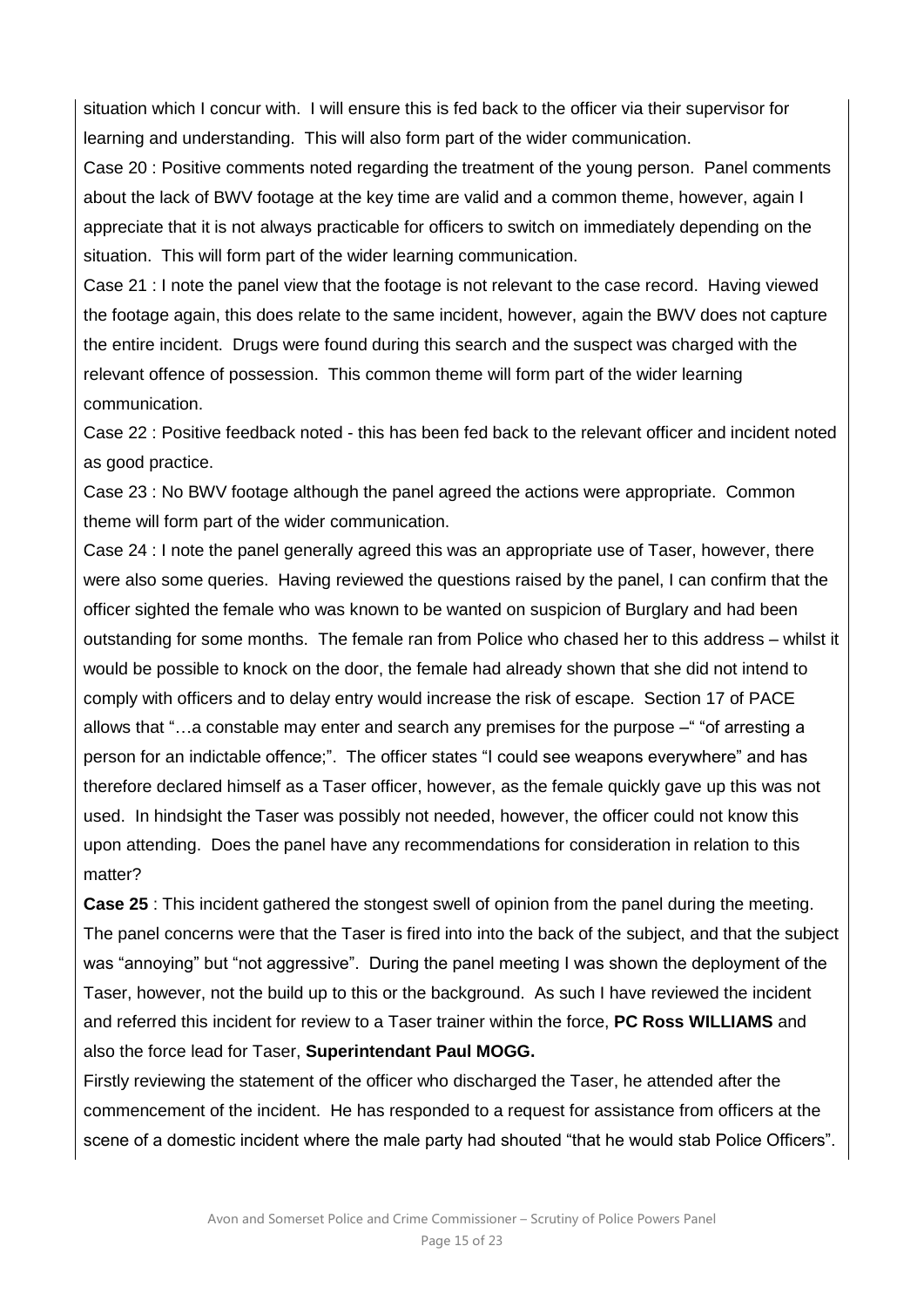Upon arrival the officer states he heard the male threatening "If you think I'm going to jail it will take more than you!".

Due to these threats, at this point the officer removed his Taser from it's pouch and held it in a discreet carry position behing his back in case of need. The male kept making threats that "he would fight us if anyone touched him."

The officer states that the male went into the kitchen and picked up the child and at this point, the officer could see a yellow plastic handle sticking out of his jeans back pocket which he believed to be a knife. He states the male stepped back into the front garden and that other officers were "effectively putting a loose cordon around him".

Another officer arrested the male, at which point he continue to threaten that "if anyone touched him he would be fighting us."

The officer then states "Due to ongoing threats to harm any police officer who touched him, the fact that he had threatened to stab an officer and that he had a knife on him and there was no guarantee he did not have nother one on his person. In order to protect myself and my colleagues from any harm I decided to take the opportunity to engage him with my Taser as soon as an appropriate shot area presented iteself". He states the male turned back to shout for the female in the address and his back was facing him. At this point he fired the Taser into the large muscle groups on his back.

**PC Ross WILLIAMS** has reviewed the incident as follows:

*In my opinion we should always be looking to diffuse a situation in a timely way, and with specific regards to Taser, a pre-emptive deployment is something that can never be ruled out. In this particular incident the male in question throughout the footage shows high levels of verbal and passive resistance.*

*Although he has not shown any levels of physical violence the threat remains through his communications, in particular with the arresting officer.* 

*"I guarantee it's going to take more of you"* 

*This in addition to his refusal to being handcuffed compliantly would lead me to believe that if any one of the officers present were to attempt handcuffing, he would have more than likely shown active and physical resistance thus posing a greater risk of injury to the arresting officers as well as himself.* 

*Options and contingencies considered: (Trainers view)* 

*UDT – Large male, likely to be aggressive owing to threats made. High risk of injury to subject and officers.*

*Nearby gates. Risk of positional asphyxia during restraint if on ground level.* 

*PAVA – Too many officers present, risk of cross contamination. Likely recovery time of subject up to 30 minutes. No guarantees of having an effect or an ability to then safely handcuff.*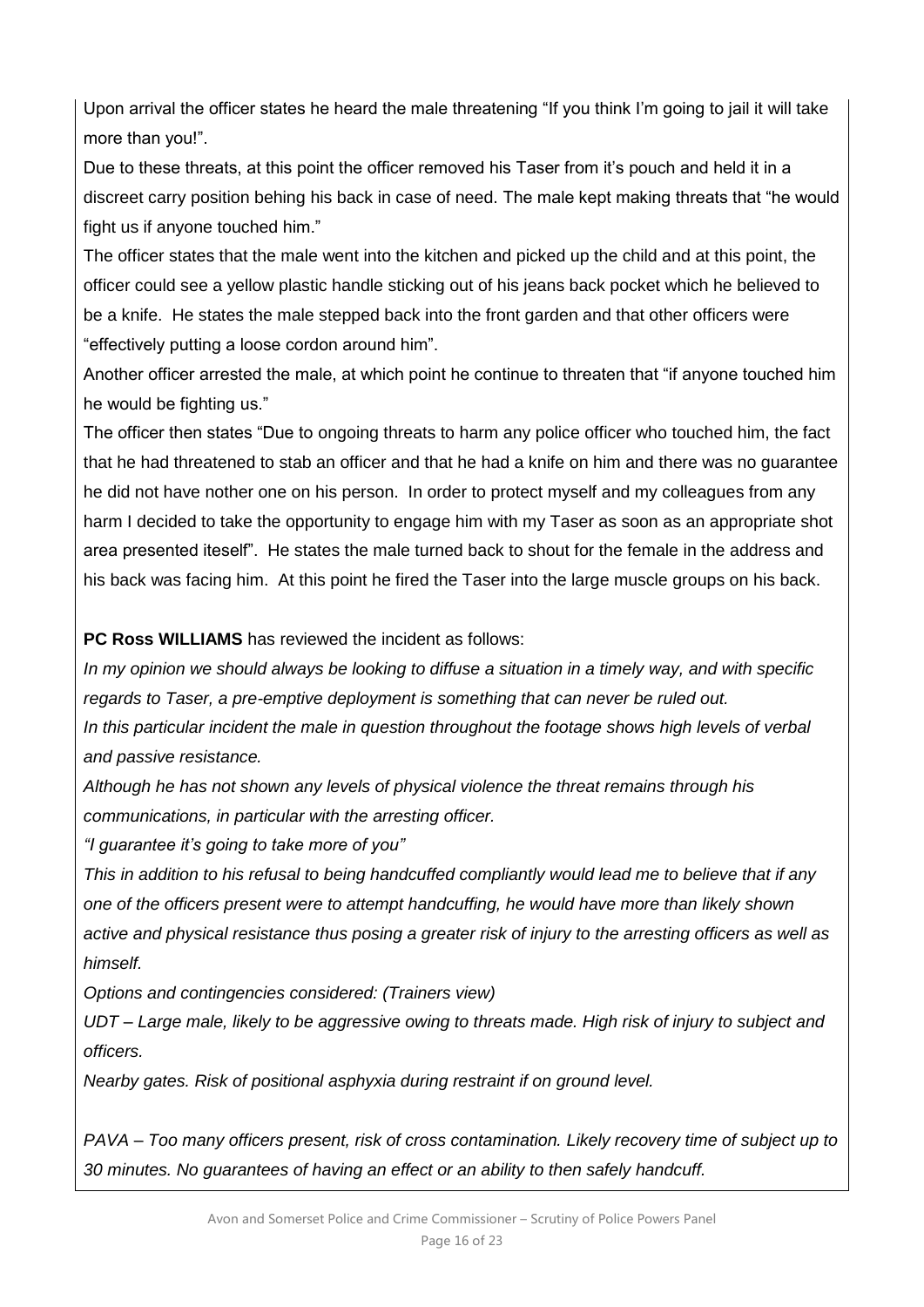*ASP – Risk of long term primary injury to subject (Potential for broken bones), Minimal Strike Arc (risk of injuring other officers)*

*TASER- Use of Neuro muscular incapacitation. Localised pain to barb entry points. Full lock up of muscles causing subject to fall. Handcuffing under power can then commence which allows handcuffs to be applied with minimal resistance. Normal estimated recovery time – 10 seconds. There is always a risk of secondary injury, however in this case it would appear the subject is caught and helped to the floor limiting the risk of head injury.* 

*The use displayed is of a covert nature and is one we demonstrate within the Taser lesson plan for "Cuffing under power"* 

*The lesson focuses on taking a subject by "surprise" who is offering immediate violence or is threatening the use of it.* 

*The shot here is aimed above and below the belt line (usually from behind) which focuses on using maximum incapacitation between two large muscle groups.*

### **Superintendent Paul MOGG** has reviewed the incident as follows:

*Firstly it is clear the officers are cautious in dealing with this male who, in build, presents as a powerful male.*

*Even when officers are in a 5 on 1 situation with the male, officers are evidently extremely wary. The male has indicated an intent to harm the officers, it was unknown whether the male had a knife, however, he was making threats to stab officers. In addition to this, the male is intimidating a vulnerable female victim and at one point uses a child as a shield.*

*The incident is allowed to go on for too long, however, it must be noted that due to the time of the morning (around 0430hrs) officers are at their lowest ebb.*

*In relation to the consideration of whether officers should have "arced" the Taser as a warning, firstly the male is clearly under the influence and is not a rational individual. In addition he has a focused mindset and the concern is that if this did not have the desired effect, it would have almost certainly led to the male striking out at one of the officers due to their close proximity. If the officers had tried to use alternative options including ASP, or putting hands on the subject this would have almost certainly ended in injury for the officers or subject – This was an appropriate use of force and produced a good outcome with no injuries caused to any party.*

Although the incident has been reviewed and this is deemed to be appropriate action it is still important that we understand areas to learn from and improve. Can the panel please therefore consider the above review of this incident, and consider whether there are still panel recommendations that we can implement within training. Please can this be raised for discussion at the next panel meeting?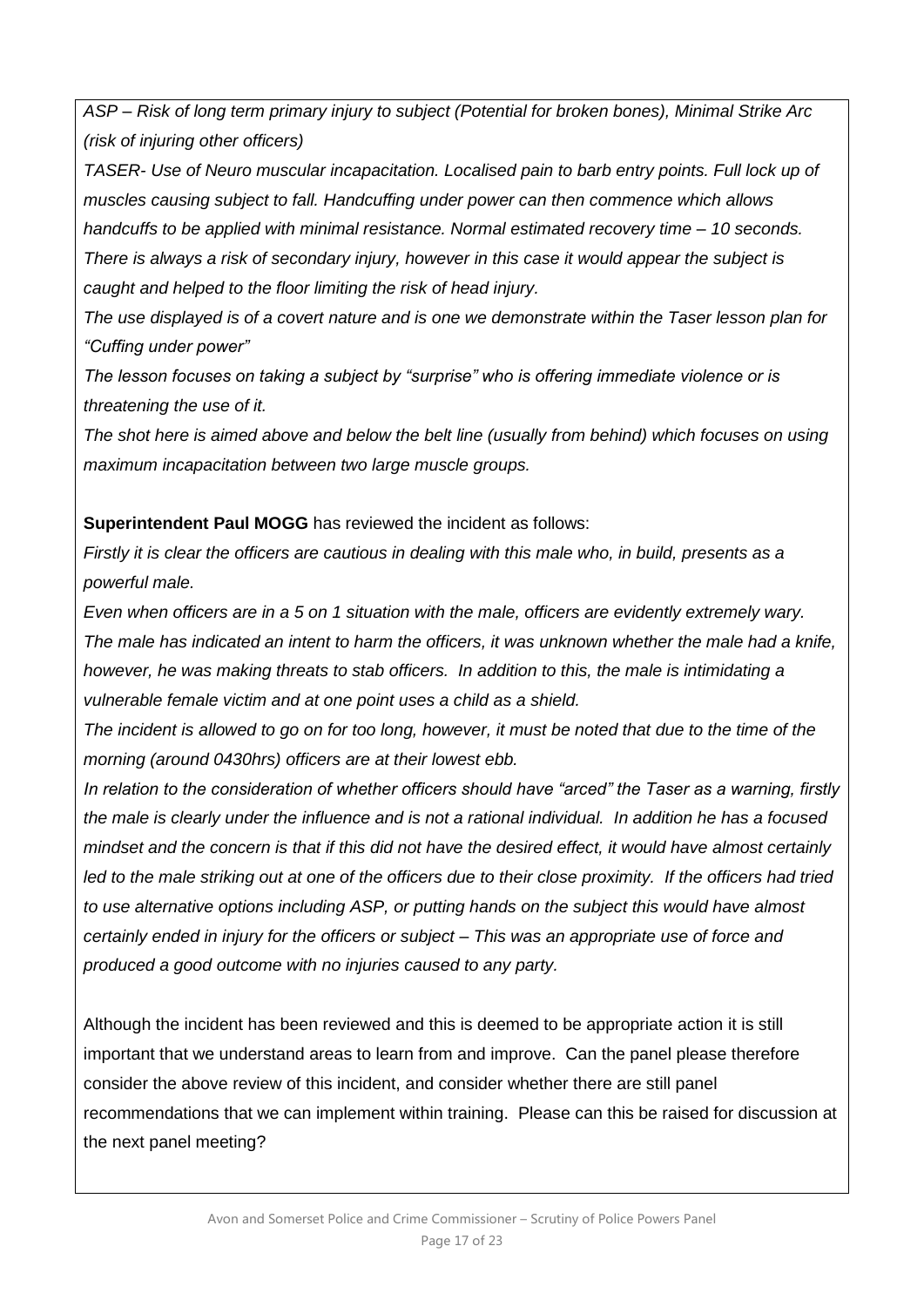Case 26 – 39 : The panel generally agree with the stop searches and use of Taser. I have noted there are continued common themes raised around lack of body worn footage and the use of "officer discretion". This will be incorporated in the wider communication.

Chief Inspector Paul Wigginton, Avon and Somerset Constabulary - Force Duty Officer

## **Assistant Chief Constable Steve Cullen: Introduction**

ACC Cullen said that he has a genuine interest in the appropriate use of Police powers. He is very proud of the British Policing model and gernally unarmed Police Officers. ACC Cullen wants to hear what the Panel want to say regarding police legitimacy. He is the lead for spit guards and looks forward to working with Panel members.

With reference to Police resourcing, ACC Cullen recommends the reading of the [Tipping Point](http://www.avonandsomerset-pcc.gov.uk/Document-Library/TERM-TWO/Finance/The-Tipping-Point.Sept-17.pdf) report.

## **Chief Inspector Paul Wigginton: Last Panel report review**

C.I. Wigginton ran through the Constabulary's responses to the points within the September 2017 Panel report.

Panel member questions (with answers) and comments included:

- Police Officers switching on their Body Worn Video camera (BWV) is not mandatory but it should be on for Stop ad Search and for any other case likely to have scrutiny.
- Initial Officer training is provided regarding special needs. However subsequent training every 3 years was considered inadequate as the Police often respond to vulnerable people before the Ambulance.
- General feedback point 5 regarding reviewed case 15 in the September 2017 Panel report was discussed again. In order to build community confidence, the Panel want to know what learning has been achieved from the Panel's issues. It is important that the Constabulary don't become defensive of the Panel's feedback. There was still great concern about case 15. Officers appeared to be looking for a way to arrest the male for something. The Panel do not understand what justification the officer had for his approach. BWV should be mandatory to be switched on in all cases for the protection of the people. It was suggested that there should be a penalty on the Officer if it isn't done. Panel feeback goes to the Police Officers and is shared wider, for any learning, where appropriate.
- A Panel member suggested that the Panel may want to review paper reports for Taser Use (as occurred for the previous Taser Use Scrutiny Panel). However, another member said that scrutiny based on written document may be alright but BWV is far more valuable for objective review.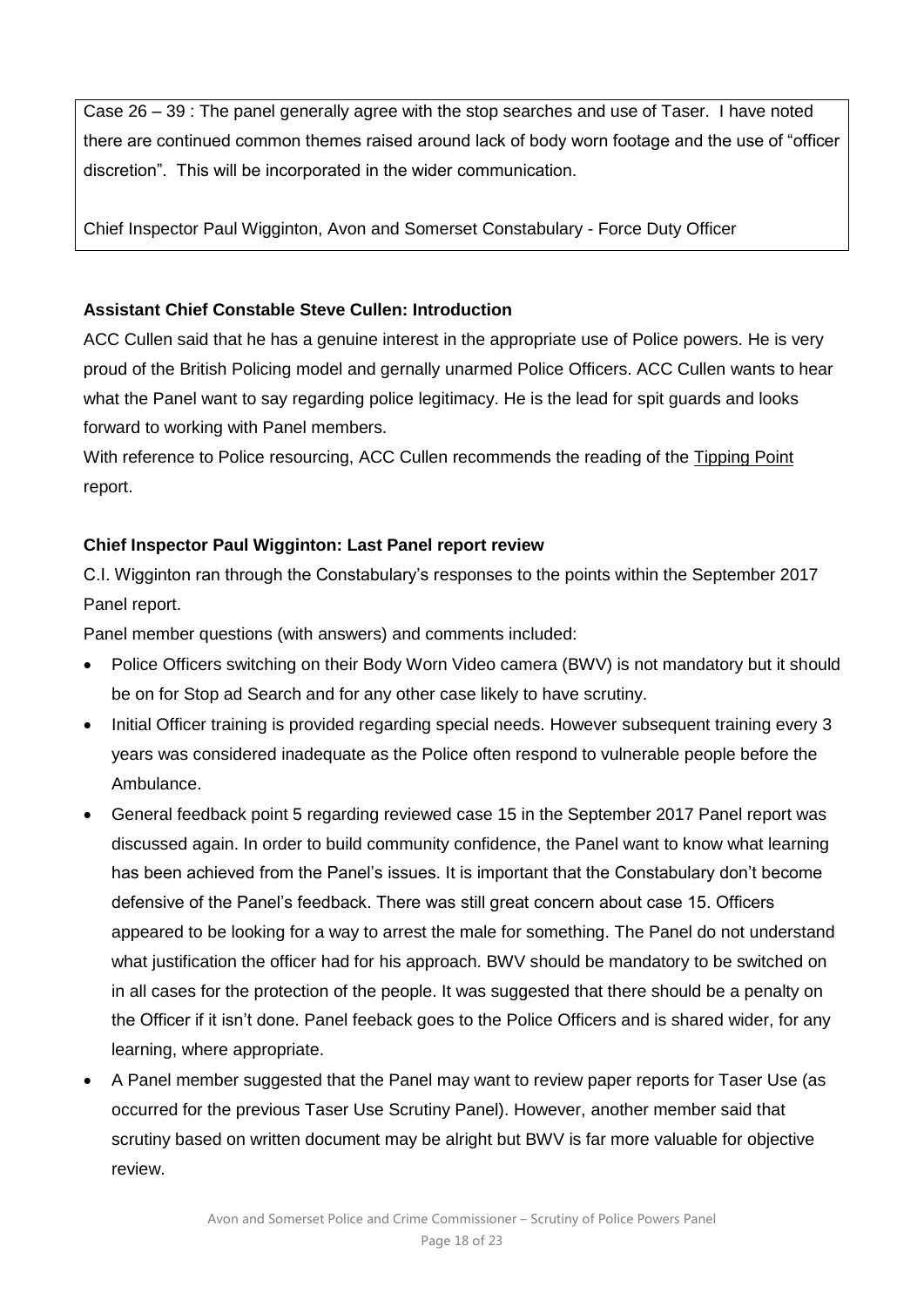Awareness of disproportionality with Stop and Search of Black, Asian and minority ethnic (BAME) people was highlighted, an area for ongoing work.

#### **Superintendant Mark Runacres: Use of Force Lead - data**

Supt. Runacres explained that there has been a national requirement since 1 April 2017 to publish quarterly data on Police Use of Force and the Shaw review includes recommendations. April to June (Quarter 1) and July to September 2017 (Quarter 2) Use of Force data is published on the Police website:

**<https://www.avonandsomerset.police.uk/about-us/publication-scheme/what-our-priorities-are-and-how-we-are-doing/use-of-force/>** . There is Police Procedural Guidance and the National Decision Making (NDM) model – a thought process for Police Officers before responding to an incident and prior to any use of force. Panel member questions (with answers) and comments included:

- The use of Police Horses is recorded if there is an incident, e.g. use of force for a Football match crowd control.
- Limb/body restraints are Velcro strips and include carrying someone. Training is part of annual Public Protection Unit (PPU) refresher training which includes a assessment. The next training sessions are in January and February 2018, including spit guard use. Training includes welfare awareness. ACC Cullen added that Avon and Somerset Constabulary employ thousands of people – and they are *people* – and they have the best training he has ever seen. They have a home life and have to make split second decisions. Avon and Somerset Constabulary is an organisaiton open to learning and feedback. It is not a racist organisation. Reports are now openly published and Officers are under scrutiny. ACC Cullen is striking a balance of scrutiny versus Officer welfare under very difficult situations. It is important that Avon and Somerset Constabulary provide narrative around the statistics published. Members of the public are often surprised how low the use of force is, for example Taser use. BWV should be on, for additional security for all involved. Use of force is rarely used for the vast majority of public interaction. Stop and Search incidents have greatly declined. There is more scrutiny and more National Decision Making thought processing.
- In response to the question whether Officers have pre-concieved ideas and stereotypical views, ACC Cullen said that we all have unconscious bias. The calibre of Officers and training from the outset, including induction training, is all around values and respect. Not just the law as it used to be in the past. There will still be some erros and bias so no-one is complacent. Avon and Somerset Constabulary have responsibilities regarding Standards of Professional Behaviour, the Code of Ethics and disciplinary processes.
- Panel members want to change disproportionality. ACC Cullen said it is accepted that there is disproportionality and the Constabulary have got to understand why. There is unconscious bias training for Officers and secondary to this, there is training on how to use policing tools.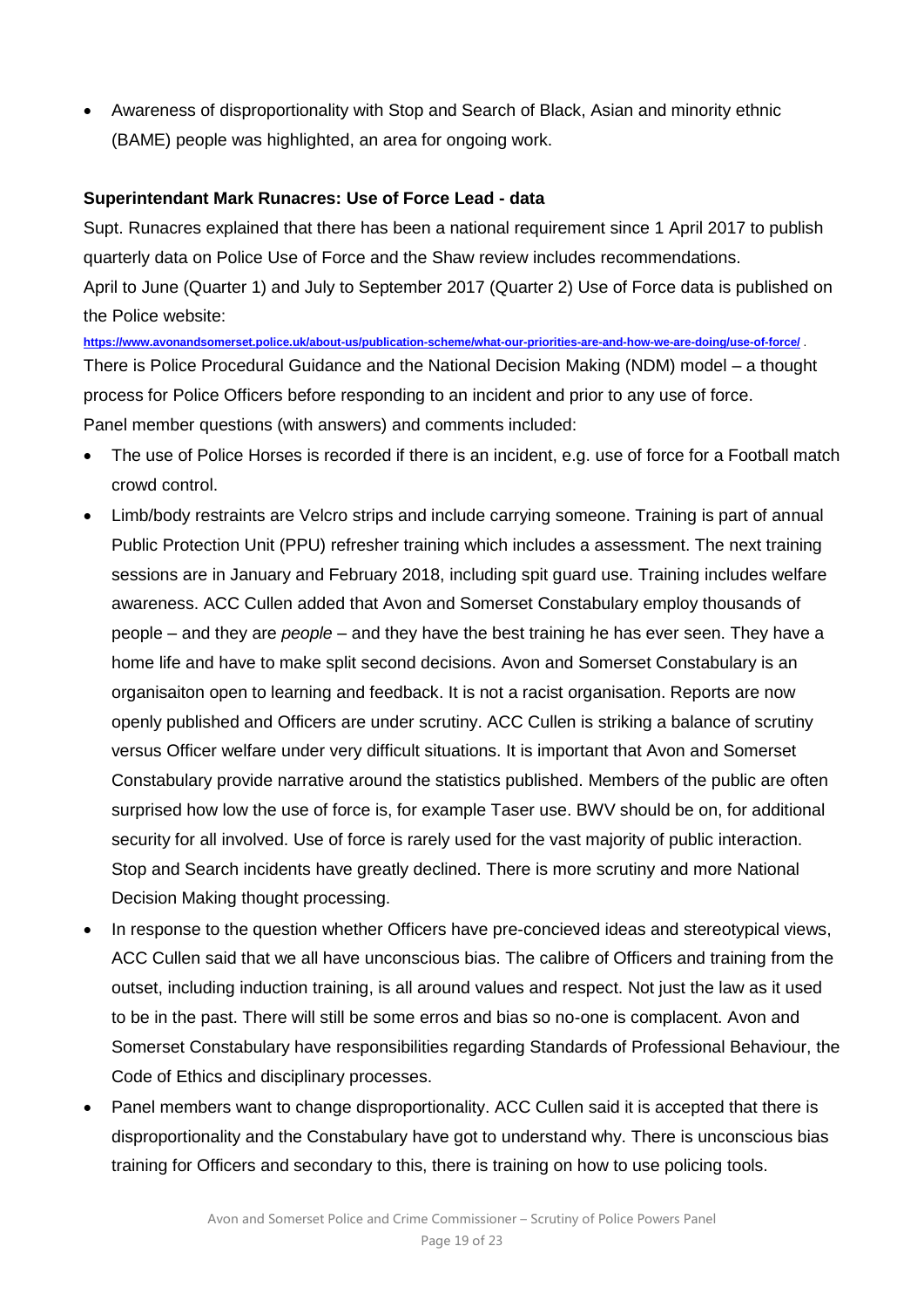Supt. Runacres provided a powerpoint presentation including ethnic disproportionality for Avon and Somerset Contabulary compared to other Forces. This included local Constabulary statistics as follows:

|               | Asian | <b>Black</b> | White |
|---------------|-------|--------------|-------|
| Demographics: | 2%    | 2%           | 93%   |
| Use of Force: | 2%    | 9%           | 86%   |

57.7% of Stop and Searches are on subjects between the age of 18 and 34.

Future Officer training will concentrate on de-escalation of aggression situations. Panel members commented:

- This is useful for people on the Austism spectrum.
- It is positive that use of force data is being collated and published nationally.
- Training skills of BAME Officers and Officers with protected characteristics are used.
- Spit guard use reasons and myth busting about diseases and infections is required. Guidance is awaited.
- The Ebrahimi report was discussed, including the PCC's Service Delivery Assurance panel in Spring 2018, involving the PCC, Bristol Mayor and Stand Against Racism & Inequality (SARI), with guest panel member Adeela from the Scrutiny of Police Powers Panel and another member of the PCC's Independent Residents Panel.
- Regarding any breakdown by individual Officer for unconscious bias concerns, Supt. Runacres saud that there is a Custody Use of Force Scrutiny Panel, but more needs to be done.

## **STATISTICS**

### **Stop and Search:**

From 1 September to 30 November 2017 (3 months) there were 1392 people stopped and searched.

- The use of stop and search in Avon and Somerset Constabulary was over 25,000 in 2012.
- Since then the the Constabulary has carried out a major review of stop and search to ensure it is used proportionately and is intelligence-led.
- In the 12 month period up to 1 December 2017 there were 5751 people stopped by Avon and Somerset Constabulary – a reduction of over 70% since 2012.
- The number of stop and searches by Avon and Somerset Constabulary per 1000 population for 2015/2016 is 3.4 which is significantly below the England and Wales Force average of 4.8.
- 13.3% of stops in the last year were on BAME individuals. This is more than double the Avon and Somerset Constabulary percentage of BAME population reported in the 2011 census and the stop and search figures for Black individuals are more disproportionate still.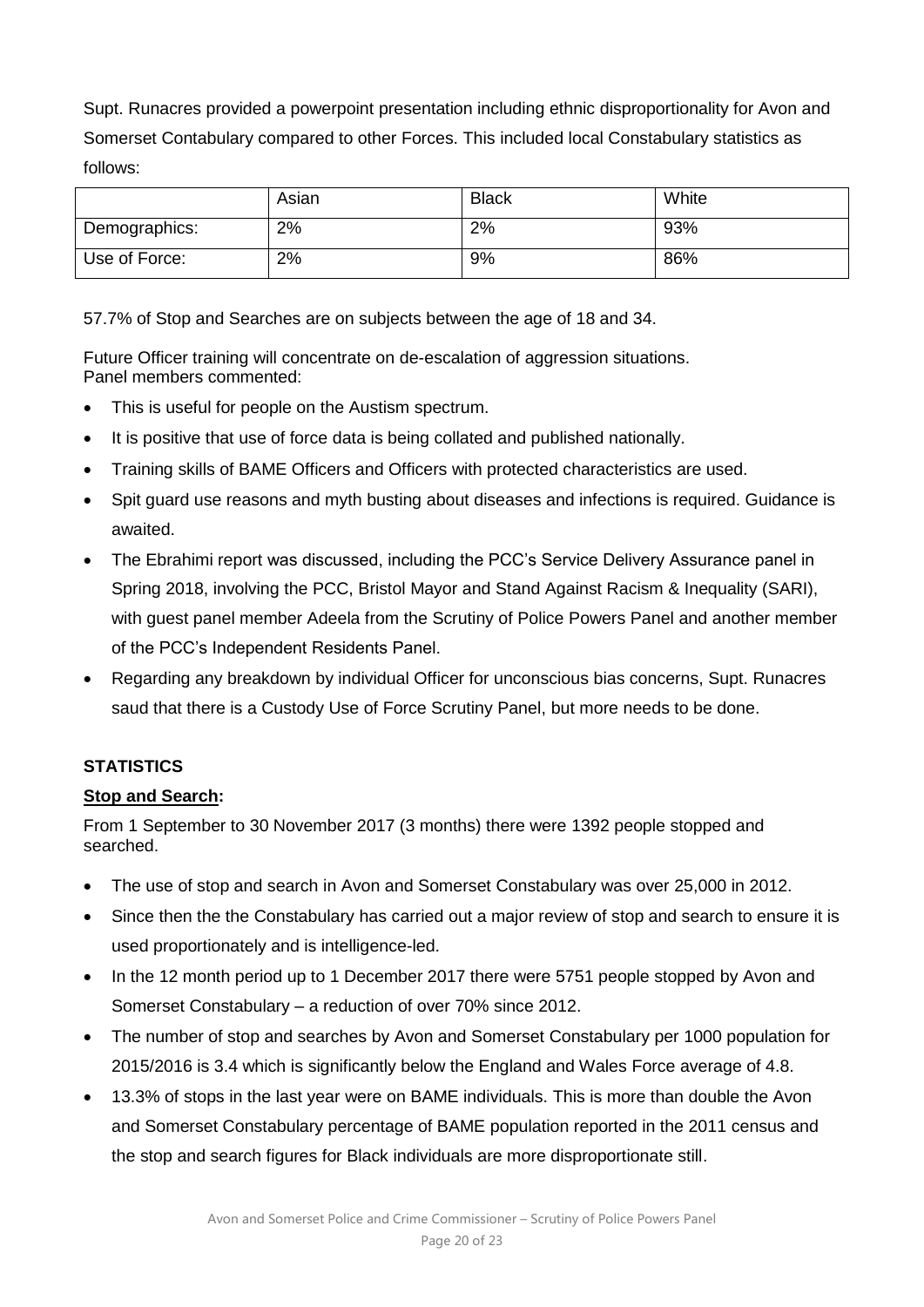The subsequent outcome rate of those stopped has also more than doubled over the period since 2012 and now stands at 24% for the last 12 months.

The Police webpage for Stop and Search is:

<https://www.avonandsomerset.police.uk/advice/neighbourhood-and-community/stop-and-search/> . and there is a microsite at: [http://stopandsearchthetruth.com](http://stopandsearchthetruth.com/) .

The 'Know your rights' Stop and Search card and information is also on the PCC's website at: <http://www.avonandsomerset-pcc.gov.uk/Feedback/Stop-and-Search.aspx> .

The Police provided the PCC's office with a report of all Stop and Search incidents (including the grounds for the Stop and Search) for the following three categories (with some duplicates across categories):

- **Where the subject is less than 16 years of age – category <16 (103);**
- **Where more than the jacket, outer coat or gloves are removed – category >JOG (95);**
- **Where the ethnicity is either not stated or it is BAME – category BAME (210).**

From the reviewed cases, less than 50% of the Stop and Search cases had associated Body Worn Video (BWV) camera footage, this is a disappointing decrease from around 50% at the last Panel meeting 3 months ago. 'Officer discretion' is typically stated on the record for no BWV.

## **Taser:**

The Police webpages for Taser and Use of Force data are:

<https://www.avonandsomerset.police.uk/about-us/publication-scheme/what-our-priorities-are-and-how-we-are-doing/taser-statistics/> . **<https://www.avonandsomerset.police.uk/about-us/publication-scheme/what-our-priorities-are-and-how-we-are-doing/use-of-force/>**

| No. Taser Deployments - 1 April to 4 December 2017 |            |            |              |            |            |            |              |            |              |                |
|----------------------------------------------------|------------|------------|--------------|------------|------------|------------|--------------|------------|--------------|----------------|
| Area                                               | Apr-<br>17 | May-<br>17 | Jun-<br>17   | Jul-<br>17 | Aug-<br>17 | Sep-<br>17 | Oct-<br>17   | Nov-<br>17 | Dec-<br>17   | <b>Total</b>   |
| <b>Bristol Policing Area</b>                       | 8          | 15         | 18           | 30         | 27         | 18         | 28           | 13         | $\mathbf{1}$ | 158            |
| North East Policing<br>Area                        | 10         | 3          | 7            | 14         | 10         | 10         | 5            | 11         | $\mathbf{1}$ | 71             |
| Somerset Policing Area                             | 17         | 26         | 16           | 20         | 18         | 25         | 28           | 34         | $\mathbf{1}$ | 185            |
| Out of Force                                       |            |            | $\mathbf{1}$ |            |            |            | $\mathbf{1}$ |            |              | $\overline{2}$ |
| Total                                              | 35         | 44         | 42           | 64         | 55         | 53         | 62           | 58         | 3            | 416            |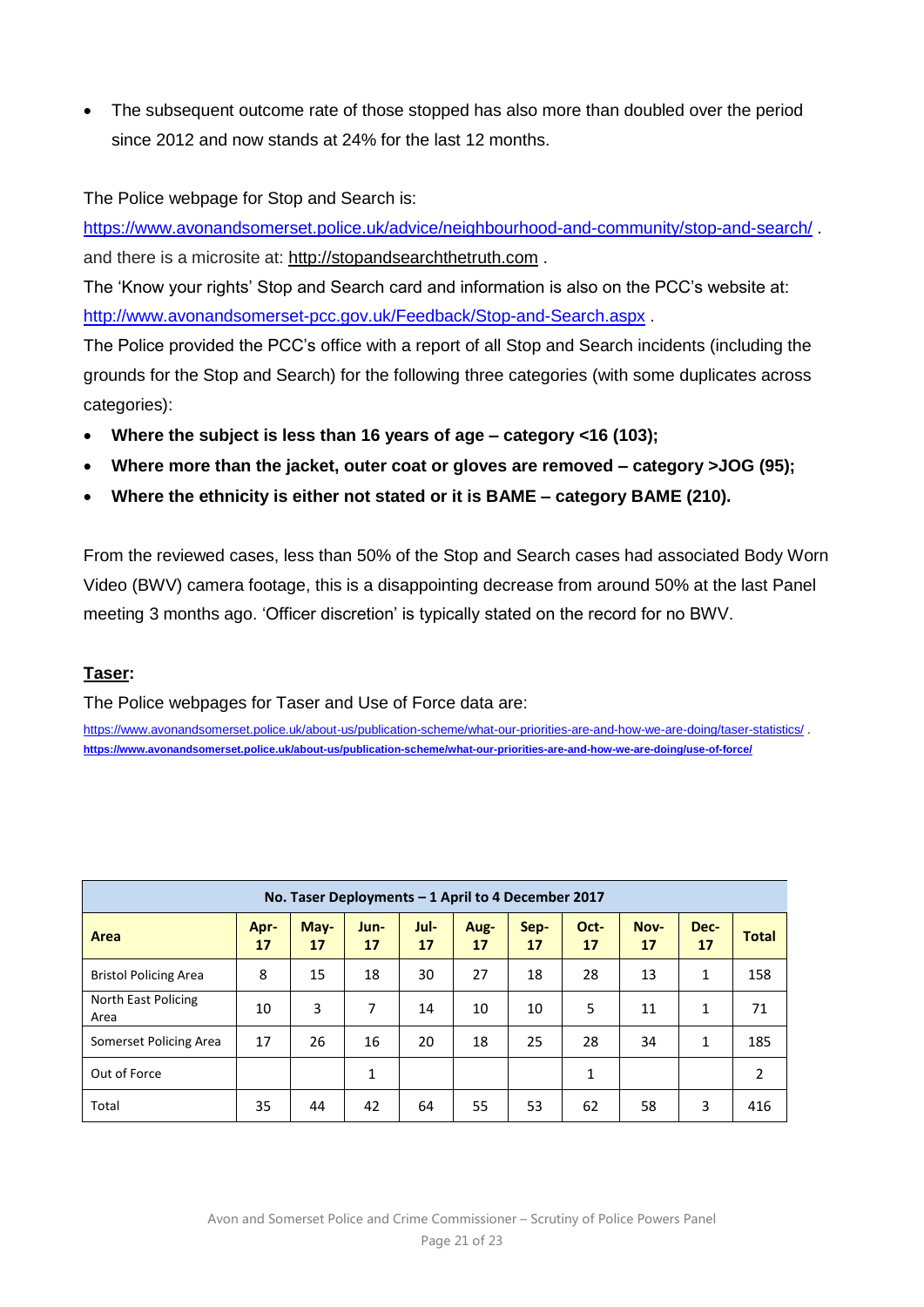| <b>Taser Use Breakdown</b> |                |                   |          |                 |       |  |
|----------------------------|----------------|-------------------|----------|-----------------|-------|--|
| <b>Use Type</b>            | <b>Bristol</b> | <b>North East</b> | Somerset | Out of<br>Force | Total |  |
| Drawn                      | 138            | 62                | 173      | $\overline{2}$  | 375   |  |
| Arced                      | 3              | 0                 | 3        | 0               | 6     |  |
| Aimed                      | 94             | 46                | 122      | 2               | 264   |  |
| <b>Red Dotted</b>          | 113            | 47                | 130      | 2               | 292   |  |
| Fired                      | 13             | 8                 | 26       | 0               | 47    |  |
| Drive-Stun                 | $\mathbf{1}$   | $\mathbf{1}$      | 9        | 0               | 11    |  |
| Angled Drive-Stun          | 0              | 0                 | 5        | 0               | 5     |  |
| Not Stated                 | 0              | 0                 | 0        | 0               | 0     |  |

| <b>Subject Ethnicity</b>           |                |                |  |  |  |
|------------------------------------|----------------|----------------|--|--|--|
| <b>Ethnicity</b>                   | <b>Bristol</b> | Total          |  |  |  |
| White                              | 121            | 357            |  |  |  |
| <b>Black (or Black</b><br>British) | 26             | 37             |  |  |  |
| Asian (or Asian<br>British)        | 1              | 4              |  |  |  |
| Chinese                            | 0              | 0              |  |  |  |
| Mixed                              | 8              | 12             |  |  |  |
| Other                              | $\mathbf{1}$   | 2              |  |  |  |
| Don't know                         | N              | $\overline{2}$ |  |  |  |
| Not Recorded                       | 1              | 2              |  |  |  |

### **CASE SELECTION AND REVIEWS**

The cases for Panel members to review were randomly selected during the meeting from September 2017 to 19 December 2017 for BWV footage recorded for Taser use incidents and from the printouts of all September, October and November 2017 Stop and Search encounters within the three requested categories of: under 16s; more than the removal of jacket, outer coat or gloves; and **BAME** 

Panel members divided into three sub-groups and watched and gave individual comments on the body worn video camera footage for a total of 39 cases of Stop and Search and Taser use. Panel members also completed case feedback forms, scanned and stored as the raw data source.